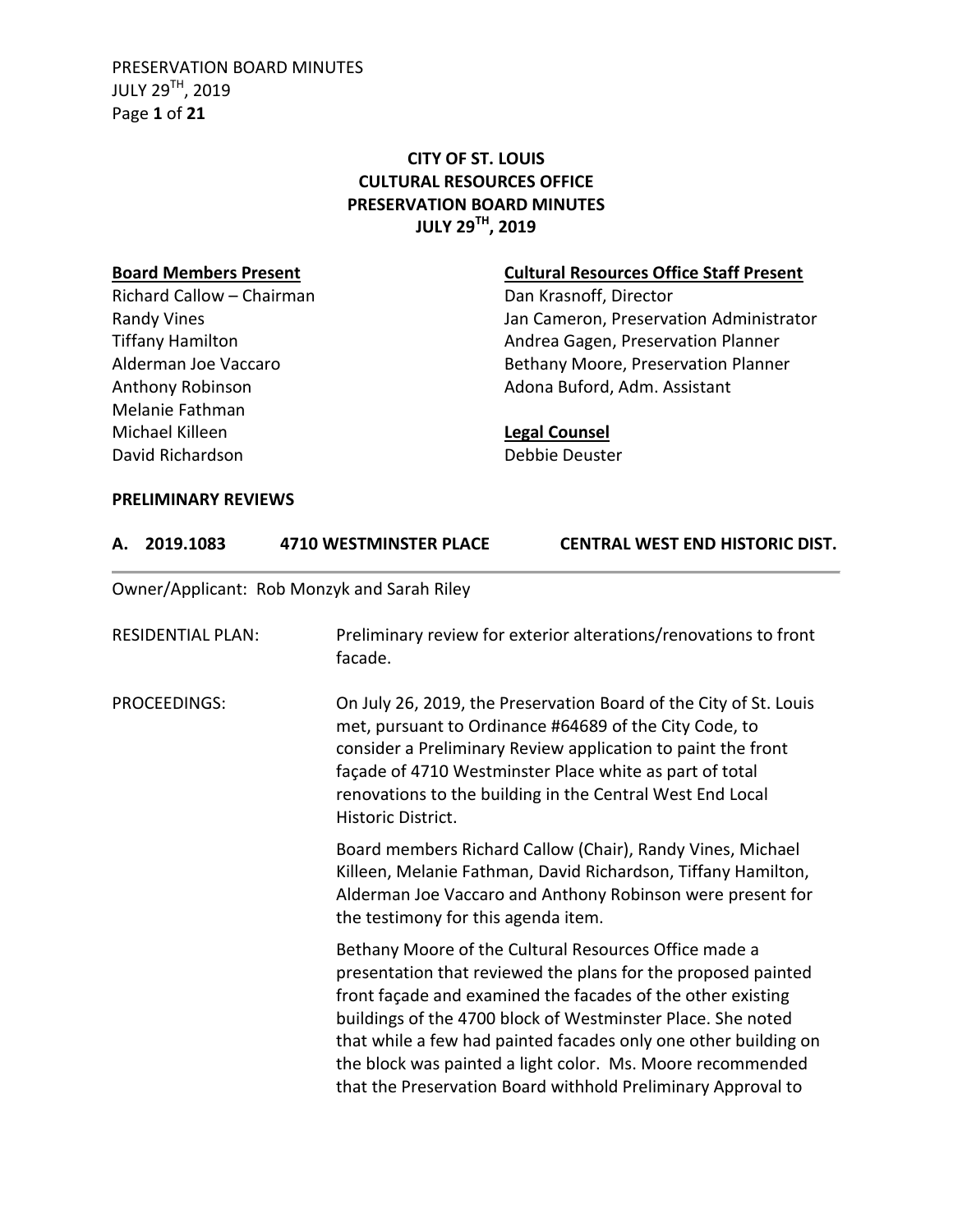PRESERVATION BOARD MINUTES JULY 29TH, 2019 Page **2** of **21**

> the project as the paint color did not comply with the Central West End Historic District Standards.

> The owners, Sarah Riley and Rob Monzyk, gave a PowerPoint presentation examining the condition of their painted front façade and style of their home. They also included images of light colored painted facades on buildings within the surrounding blocks of 4710 Westminster Place.

Board Member Hamilton asked Ms. Riley and Mr. Monzyk if the masonry had been evaluated and the owners confirmed that they had consulted with a mason.

Board Member Vines asked if the owners knew when the existing paint had been applied to the front façade and the owners stated they did not know but thought it was applied by the previous owner.

Board Member Richardson asked if the proposed window replacements met the Standards and Ms. Moore confirmed that the other proposed exterior changes had been separated into another permit and approved.

Board Member Fathman asked if the owners knew that many of the buildings were painted before the ordinance was written and therefore were grandfathered in under the Standards meaning the paint on those exteriors did not meet the current Standards. The owners stated they had come before the Preservation Board to try to do the right thing.

Board Member Robinson asked if any area of the front façade had been used as a sample spot to remove the paint. The owners stated that they had not yet done that as they wanted to come before the Board first in order to avoid any damage to the home.

Alderman Vacarro asked if the owners had spoken to their Alderman and they answered that they had not.

Bill Siebert of the Central West End Neighborhood Association spoke in opposition of the project stating that white paint is not appropriate to the style of the building, that there was only one light colored painted façade on the block and that many of the facades had been painted before the Standards were adopted.

FINDINGS OF FACTS: The Preservation Board found that:

4710 Westminster Place is located in the Central West End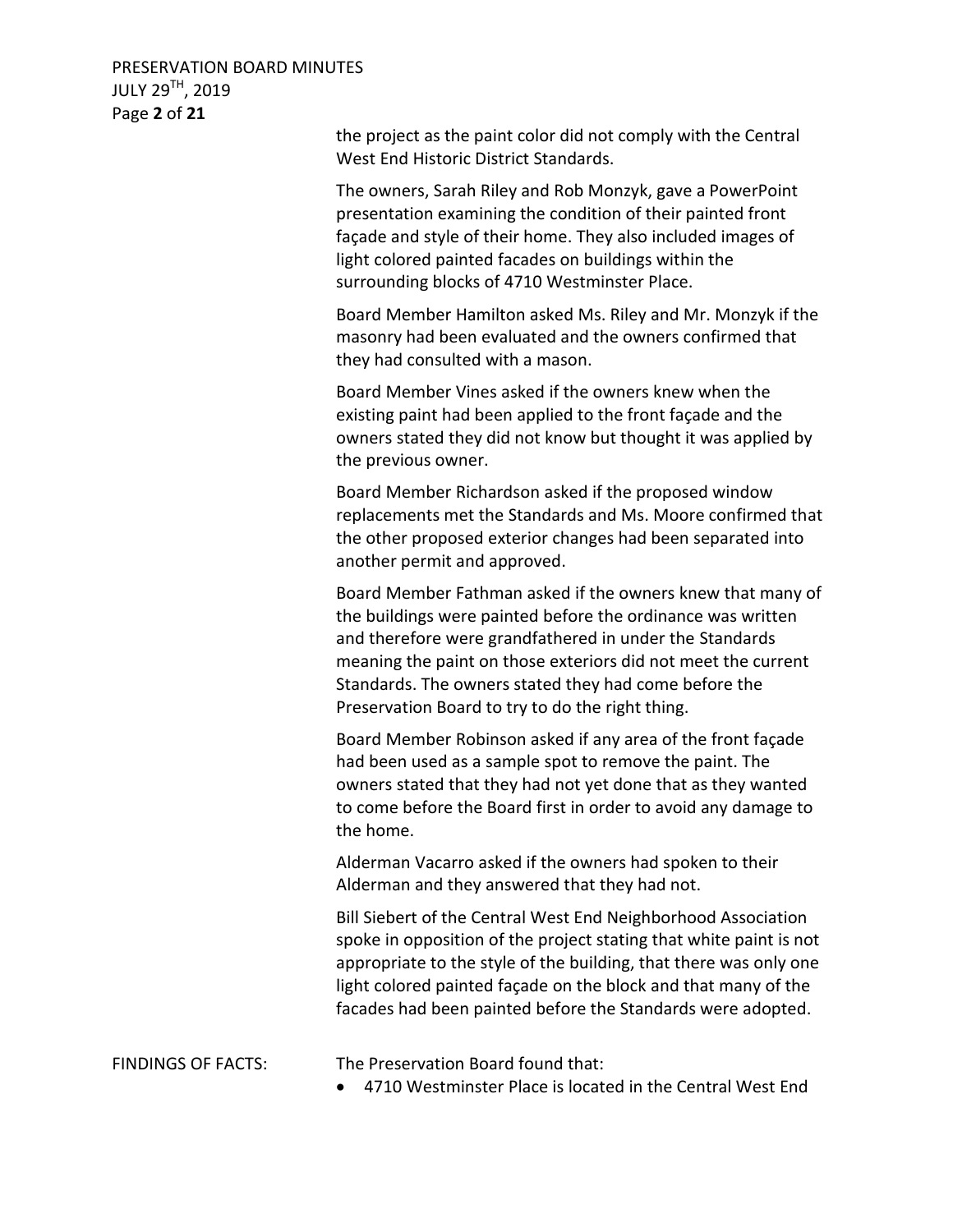PRESERVATION BOARD MINUTES JULY 29TH, 2019 Page **3** of **21**

Local Historic District. the Central West End Local Historic District Standards recommend that if masonry was painted either in contravention of the standards or prior to their adoption and the paint can be safely removed then it should be removed. the Central West End Local Historic District Standards do not have a specific palette of approved paint colors but recommends that the color of paint used be appropriate to the style of architecture, the character of the adjacent buildings, and the neighborhood. BOARD DECISION: It was the decision of the Preservation Board to grant preliminary Approval to re-paint the front façade in the event that the owners satisfy to the Cultural Resources Office in consultation with the Central West End Neighborhood Association, that the paint cannot be safely removed from the front façade. The motion was made by Commissioner David Richardson and seconded by Commissioner Michael Killeen. The motion passed with six members voting in favor, none opposing.

**B. 2019.1126 #37 WESTMORELAND PLACE** *Deferred to August meeting*

| C. 2019.1128 | <b>1919 SIDNEY STREET</b> | <b>BENTON PARK HISTORIC DISTRICT</b> |
|--------------|---------------------------|--------------------------------------|
|              |                           |                                      |

Owner/Applicant: Senate Square 2004 LLC

| <b>RESIDENTIAL PLAN:</b> | Preliminary review to replace aluminum windows with vinyl<br>windows with interior muntins.                                                                                                                                                                                                                                                                                                                                                                                                                                                                                                                                                                           |
|--------------------------|-----------------------------------------------------------------------------------------------------------------------------------------------------------------------------------------------------------------------------------------------------------------------------------------------------------------------------------------------------------------------------------------------------------------------------------------------------------------------------------------------------------------------------------------------------------------------------------------------------------------------------------------------------------------------|
| PROCEEDINGS:             | On July 26, 2019, the Preservation Board of the City of St. Louis<br>met, pursuant to Ordinance #64689 of the City Code, to<br>consider a Preliminary Review application to install vinyl, multi-<br>light windows on 24 residential buildings located in the Benton<br>Park Local and National Register Historic District. The<br>Preliminary Review Application was submitted by Senate Square<br>2004 LLC, the property owner.<br>Board members Richard Callow (Chair), Randy Vines, Michael<br>Killeen, Melanie Fathman, David Richardson, Tiffany Hamilton,<br>Alderman Joe Vaccaro and Anthony Robinson were present for<br>the testimony for this agenda item. |
|                          | Jan Cameron of the Cultural Resources Office made a<br>presentation that reviewed each of the 24 buildings and the                                                                                                                                                                                                                                                                                                                                                                                                                                                                                                                                                    |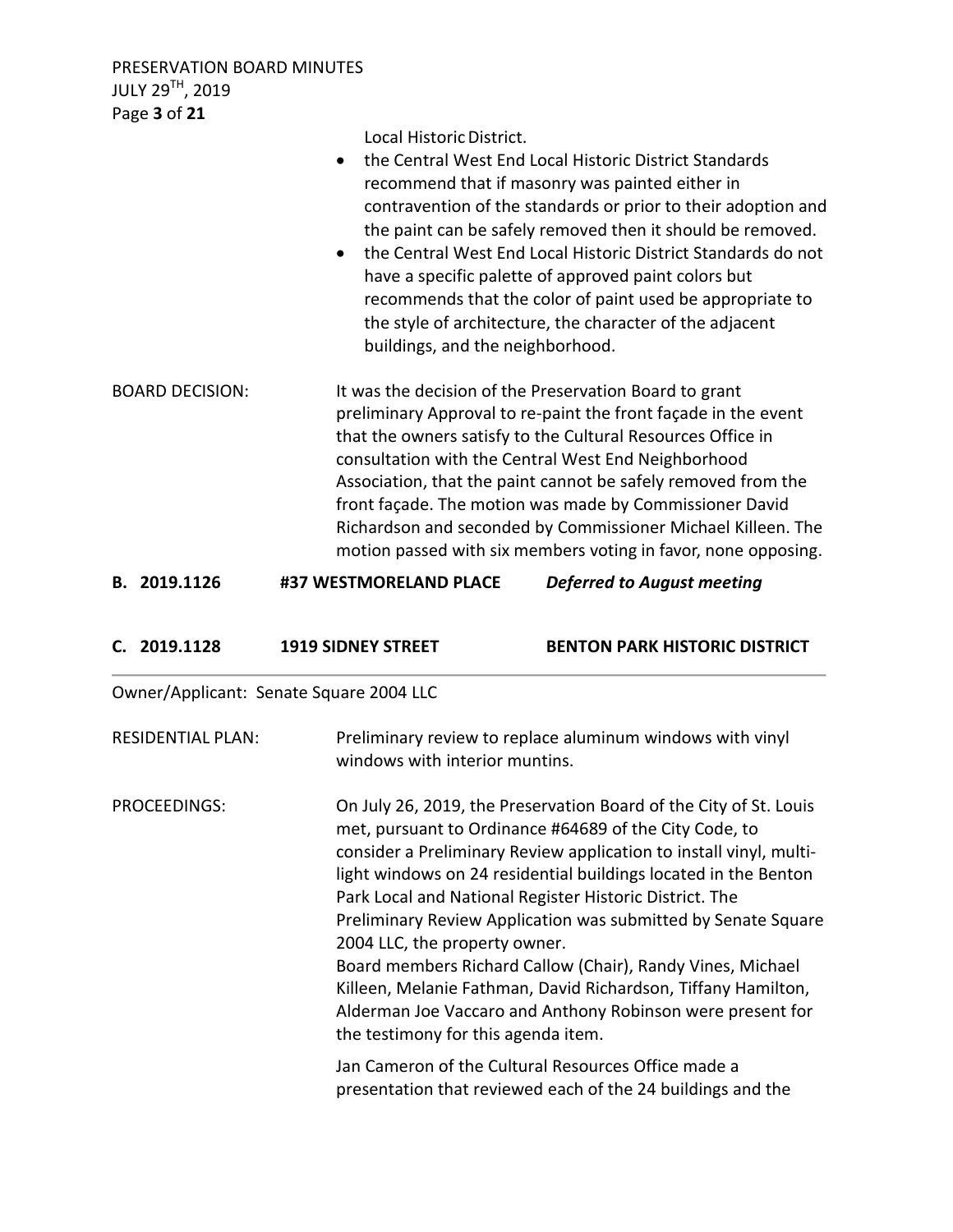## PRESERVATION BOARD MINUTES JULY 29TH, 2019 Page **4** of **21**

window replacements proposed. She noted that the Cultural Resources Office had received several complaints; and a large number of the buildings, but not all, had had windows of inappropriate configurations installed without a permit. Ms. Cameron stated that the Cultural Resources Office had issued a Stop-Work-Order to the property owner; that the windows were vinyl; and that the Benton Park standards required wood, composite or aluminum historic replacement windows on visible facades.

Ms. Cameron further testified that the new windows replaced non-conforming windows installed in the 1970s and early 1980s. She showed photos of all the buildings, and where windows had been replaced, compared them with earlier shots from Google Streetview. She stated that the new windows do not comply with the Standards in any way: arched window where changed to flat heads; some had non-original transoms inserted; some were converted to single-hung; and original brick molding, which remained from the earlier window replacement, was capped.

Ms. Cameron recommended that the Preservation Board deny the Preliminary Review application and asked that it instruct the owner to install appropriate windows that comply with the Benton Park Standards, to include restoration of the appropriate window configurations and brick molds.

In response to an inquiry from Board Member Vines as to what had initiated this work, Ms. Cameron said she unaware of the circumstances that prompted the work. She then submitted a letter from the Benton Park Neighborhood Association against the project.

No one appeared to testify on behalf of the property owner.

Tim Mulligan, Chair of the Benton Park Building Review Committee, spoke against the work. He stated that he had been Chair of the Committee for about 20 years. He said that when he had received word that windows were being replaced, he made calls to the Cultural Resources Office & the Building Division to get a Stop-Work-Order placed. He said the work does not comply with the Benton Park standards in any way, and that the false and divided lights totally cheapen the quality of the windows in this neighborhood. Mr. Mulligan also stated that Senate Square appears to have 99 rental units available, and while the contribution of the development to the neighborhood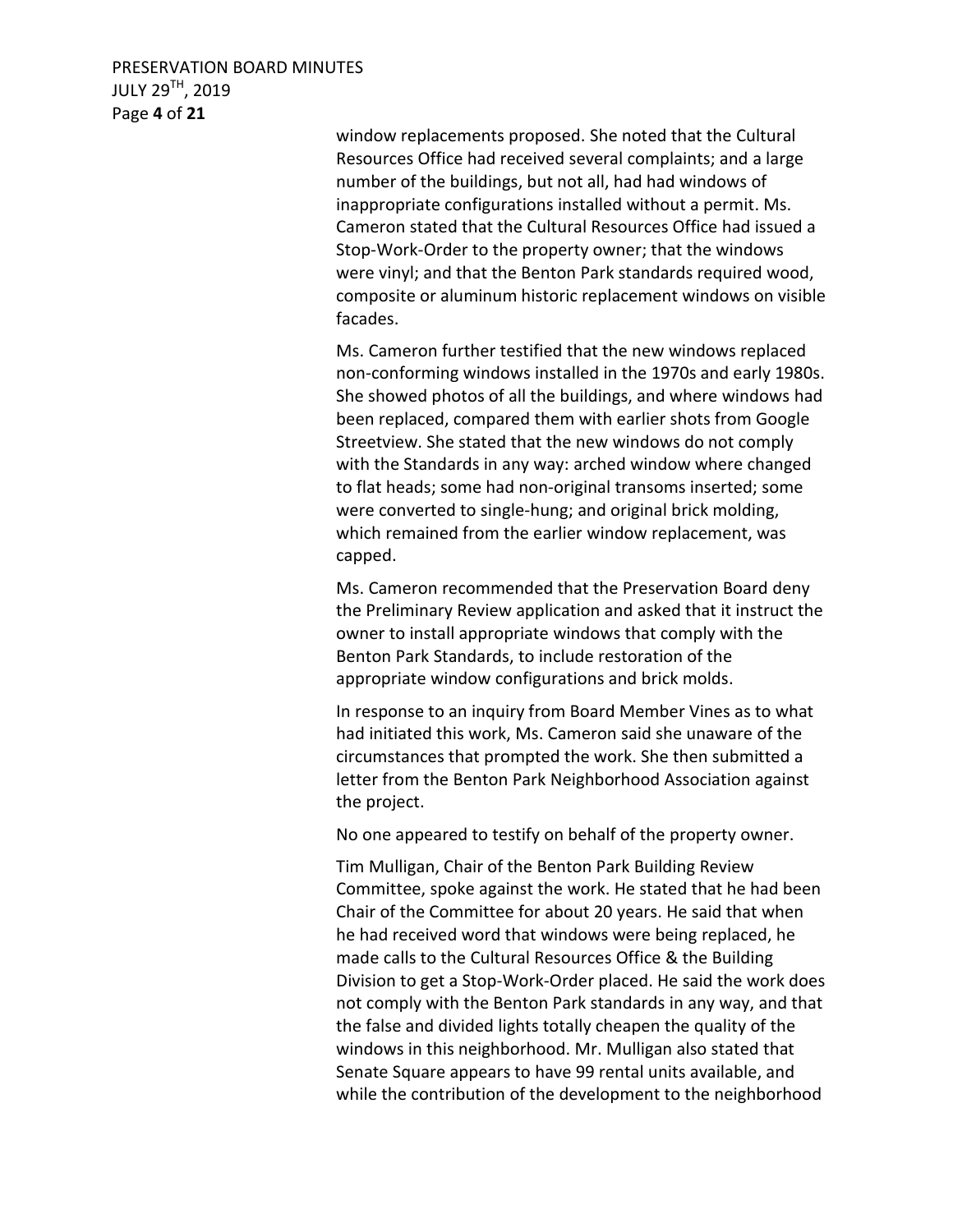| PRESERVATION BOARD MINUTES   |
|------------------------------|
| JULY 29 <sup>TH</sup> , 2019 |
| Page 5 of 21                 |

|                           | is appreciated, the take-away is that it is a significant<br>organization and professional management company and<br>should have known the rules. Mr. Mulligan further testified that<br>in April 2009 a complaint was made about illegal wrapping of<br>original brick mold at 1921 Sidney, the Senate Square Office, so<br>the ownership was certainly aware of the requirements of the<br>historic district.                                                                                                                                                                                                                                                                                                                                                               |
|---------------------------|-------------------------------------------------------------------------------------------------------------------------------------------------------------------------------------------------------------------------------------------------------------------------------------------------------------------------------------------------------------------------------------------------------------------------------------------------------------------------------------------------------------------------------------------------------------------------------------------------------------------------------------------------------------------------------------------------------------------------------------------------------------------------------|
|                           | Dan Guenther, Alderman of the 9 <sup>th</sup> Ward, testified against the<br>proposal. He said that prior to becoming Alderman for 17 years<br>he also had served on the Benton Park Building Review<br>Committee. He stated that it had taken a lot of work to put<br>together a local design code to create a standard for<br>redevelopment in the Benton Park neighborhood and, as Mr.<br>Mulligan had mentioned, this was not the first time the Senate<br>Square development initiated non-compliant work without<br>approved permits. Alderman Guenther further testified that he<br>echoed what Mr. Mulligan had said, and stated that the<br>neighborhood wants the Senate Square windows held to the<br>same standards as other property owners in the neighborhood. |
|                           | In response to a question from Alderman Vacarro, Ms. Cameron<br>stated that she thought approximately 50% of the buildings had<br>already had their windows replaced.                                                                                                                                                                                                                                                                                                                                                                                                                                                                                                                                                                                                         |
|                           | Alderman Vacarro then asked Alderman Guenther what he<br>wished to happen with these buildings, and Alderman Guenther<br>reiterated that the development should be held to the same<br>standards as everyone else in the neighborhood, and that the<br>non-compliant windows should be removed and replaced by<br>appropriate windows with all correct details.                                                                                                                                                                                                                                                                                                                                                                                                               |
| <b>FINDINGS OF FACTS:</b> | The Preservation Board found that:<br>the 25 buildings proposed to receive replacement windows<br>are all located within the boundaries of the Benton Park Local<br>Historic District;<br>the proposed replacement windows do not comply with<br>$\bullet$<br>the requirements of the Benton Park Standards in material,<br>profiles, configurations and exterior trim;                                                                                                                                                                                                                                                                                                                                                                                                       |
|                           | the majority of the windows have already been installed                                                                                                                                                                                                                                                                                                                                                                                                                                                                                                                                                                                                                                                                                                                       |

 the majority of the windows have already been installed without approved permits;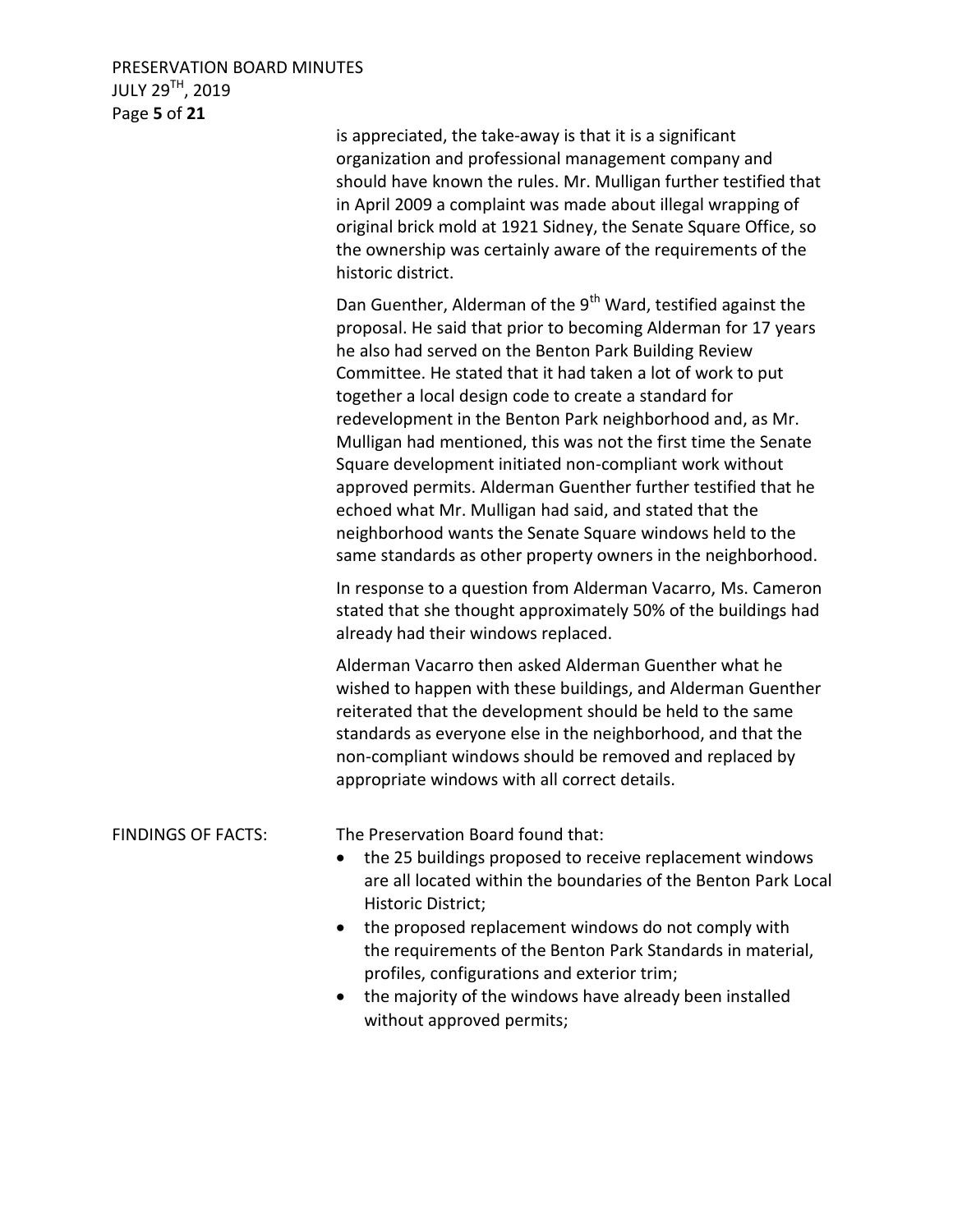PRESERVATION BOARD MINUTES JULY 29TH, 2019 Page **6** of **21** BOARD DECISION: It was the decision of the Preservation Board to withhold preliminary approval for the replacement windows, and instructed the applicant to replace non-compliant windows on visible elevations with appropriate replacement windows, to be reviewed and approved by the Cultural Resources Office. The motion was made by Commissioner Michael Killeen and seconded by Commissioner Vines. The motion passed unanimously.

#### **NEW APPLICATIONS**

| D. 2019.0734 | 1400-10 TOWER GROVE AVENUE FOREST PARK SE NAT'L REG. DIST. |
|--------------|------------------------------------------------------------|
|              |                                                            |

Owner: MFH HQ, LLC Applicant: Ahrens Contracting, Inc.

| <b>DEMOLITION PLAN:</b> | Demolition permit application to demolish a two-story brick<br>building.                                                                                                                                                                                                                                                                                                                                                                                                                                                                                                                                                                                                                                                |
|-------------------------|-------------------------------------------------------------------------------------------------------------------------------------------------------------------------------------------------------------------------------------------------------------------------------------------------------------------------------------------------------------------------------------------------------------------------------------------------------------------------------------------------------------------------------------------------------------------------------------------------------------------------------------------------------------------------------------------------------------------------|
| <b>PROCEEDINGS:</b>     | On July 29, 2019 the Preservation Board of the City of St.<br>Louis met, pursuant to Ordinance #64689 of the City Code,<br>to consider a permit for the demolition of a corner<br>commercial building at 1400 Tower Grove Avenue in the<br>Forest Park Southeast neighborhood. The proposal was to<br>replace the commercial building with a new building for<br>the Missouri Foundation for Health (the Foundation).<br>Board members Richard Callow (Chairman), Melanie<br>Fathman, Tiffany Hamilton, Mike Killeen, Anthony<br>Robinson, David Richardson, Randy Vines and Alderman<br>Joseph Vacarro were present for the testimony for this<br>agenda item.                                                         |
|                         | Daniel Krasnoff, Director of the Cultural Resources Office made a<br>presentation that examined the sections of City Ordinance<br>#64689, as revised by City Ordinance #64925 and City Ordinance<br>#64832 which delineates criteria for the review of demolition<br>proposals for properties in National Register Historic Districts. He<br>submitted a summary prepared by the Foundation<br>regarding the dates of design and construction activities<br>for reuse of the former Columbia Iron Works site. He also<br>noted that at the June, 2019 Board meeting these items<br>were submitted for consideration: a letter of support from<br>17 <sup>th</sup> Ward Alderman Joe Roddy, a structural analysis of the |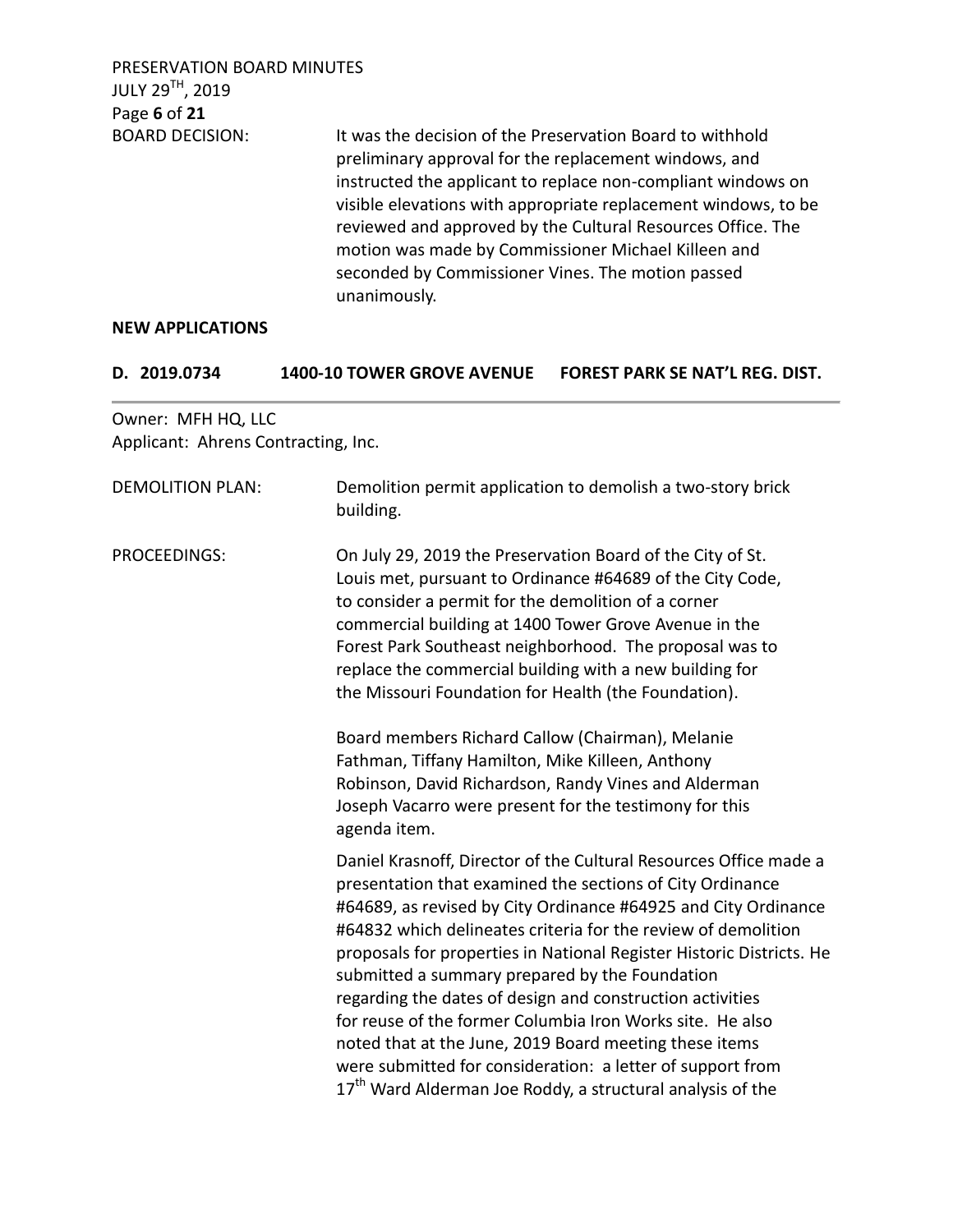### PRESERVATION BOARD MINUTES JULY 29TH, 2019 Page **7** of **21**

1400 Tower Grove building, and a letter from HBD about conditions in the 1400 Tower Grove Avenue building.

Mr. Krasnoff summarized the June meeting, noting that the Board consensus was that the building's condition would warrant demolition, but that concerns regarding the subsequent new construction required additional consideration. He showed images of the revised rendering that improved the initial design by increasing the height of the third story mansard roof and adding windows that match the existing building. He also indicated that, per the staff recommendation, CRO staff be consulted regarding final design details.

Jill Nowak identified herself as the representative of the Foundation and thanked the Board for their consideration. She said the Foundation is solely funded by an endowment. She explained the desire of the Foundation to improve a location in St. Louis City that aligned with the mission of improving community health. She also emphasized the importance to the Foundation of creating a well-constructed campus. She concluded by noting the desire of the Foundation to reuse the 1400 Tower Grove building and that the preservation effort was only abandoned once the magnitude of the structural problems with the building became known.

Michael Gartenberg, construction consultant to the Foundation, addressed the Board. Mr. Gartenberg explained the design and construction team's extensive effort to reuse the 1400 Tower Grove building. He explained the effort required to renovate the main Columbian Ironworks building. Once that building was far enough along in construction, focus turned to the 1400 Tower Grove building. Mr. Gartenberg showed the Board the roles of construction drawings that were required for submission in order to obtain the building permits. He further explained the substantial due diligence that was undertaken before the decision was made to abandon rehabilitation of the 1400 Tower Grove Building.

Board Member Mike Killeen asked how much the Foundation spent on design and construction activities.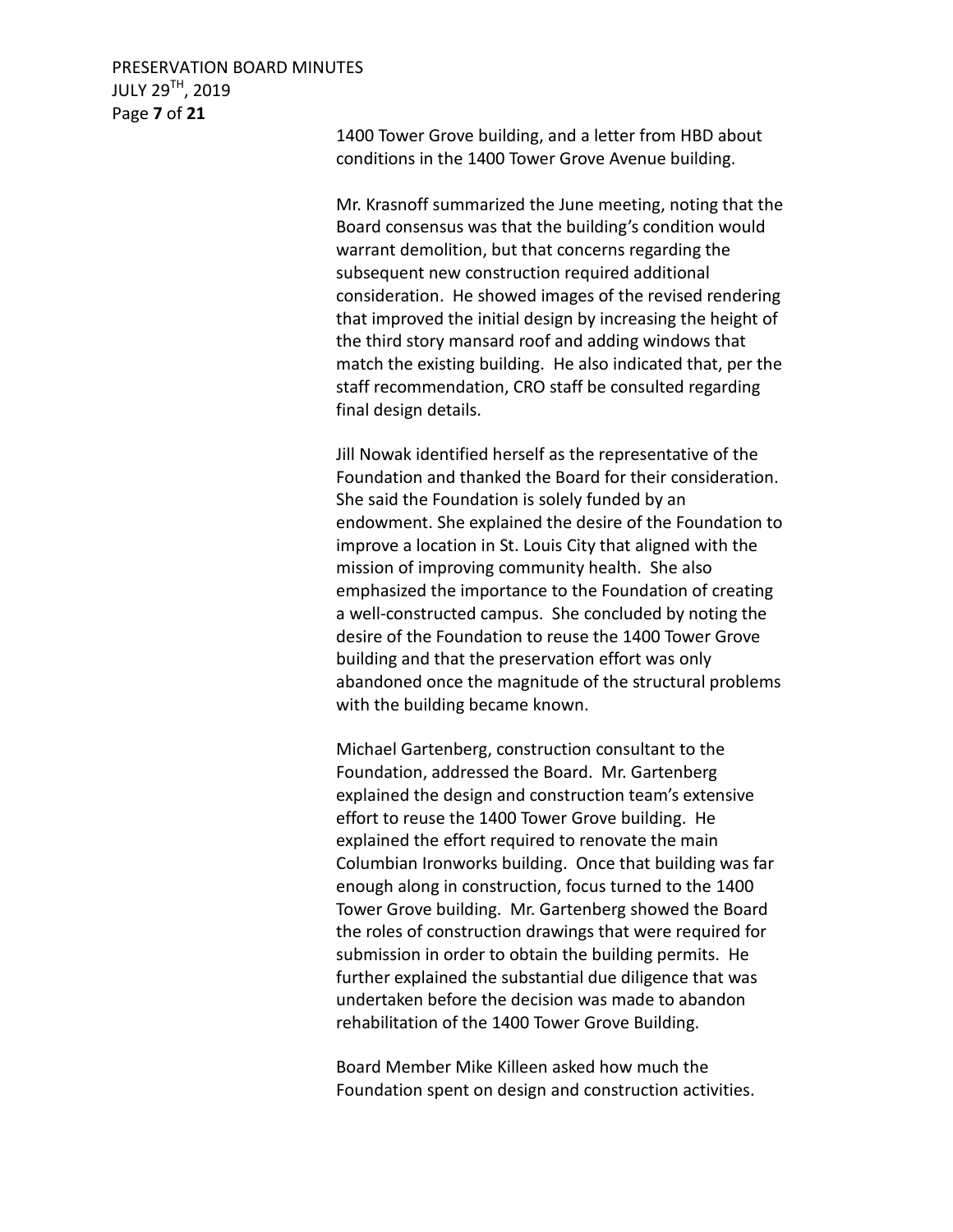## PRESERVATION BOARD MINUTES JULY 29TH, 2019 Page **8** of **21**

Mr. Gartenberg said \$150,000-\$200,000 in design work, with HBD having been paid over \$100,000 for work in trying to reuse the building.

Barb Anderson-Kerlin, of HOK, discussed the design for the proposed new building. She noted the desire of the Foundation to identify a property in distress that could be renovated as its new campus. She reiterated the lengths to which the Foundation and its consultants went in order preserve the 1400 Tower Grove building. She noted changes to better replicate the mansard roof and the Vista Avenue façade of the building.

Board member Mike Killeen asked if there will be a third floor on the new building. Ms. Anderson-Kerlin replied that there will not be a third floor on the building, and that the Foundation does not need that much square footage. She also noted that the rear portion of the design was unchanged from the June, 2019 presentation.

Board member David Richardson asked if construction drawings have been executed for the new building. Ms. Anderson-Kerlin replied that those drawings are not done, only the rendering shown to the Board. She said completion of such drawings would take approximately three months. There will need to be a determination regarding what decorative aspects of the current building can be recreated on the new building. She said the design work for the 1408 Tower Grove building is complete and permits have been obtained for that renovation.

Patrick Brown, a member of the Forest Park Southeast Development Committee, of Park Central Development spoke in favor of the proposal. He summarized the review process by the Committee and urged support for the proposal.

Imran Hanafi spoke against the demolition. He said the Board should require that the new structure incorporate the existing front façade.

Maude Essen, a thirty-five year resident of the Forest Park Southeast neighborhood, spoke in opposition to the demolition.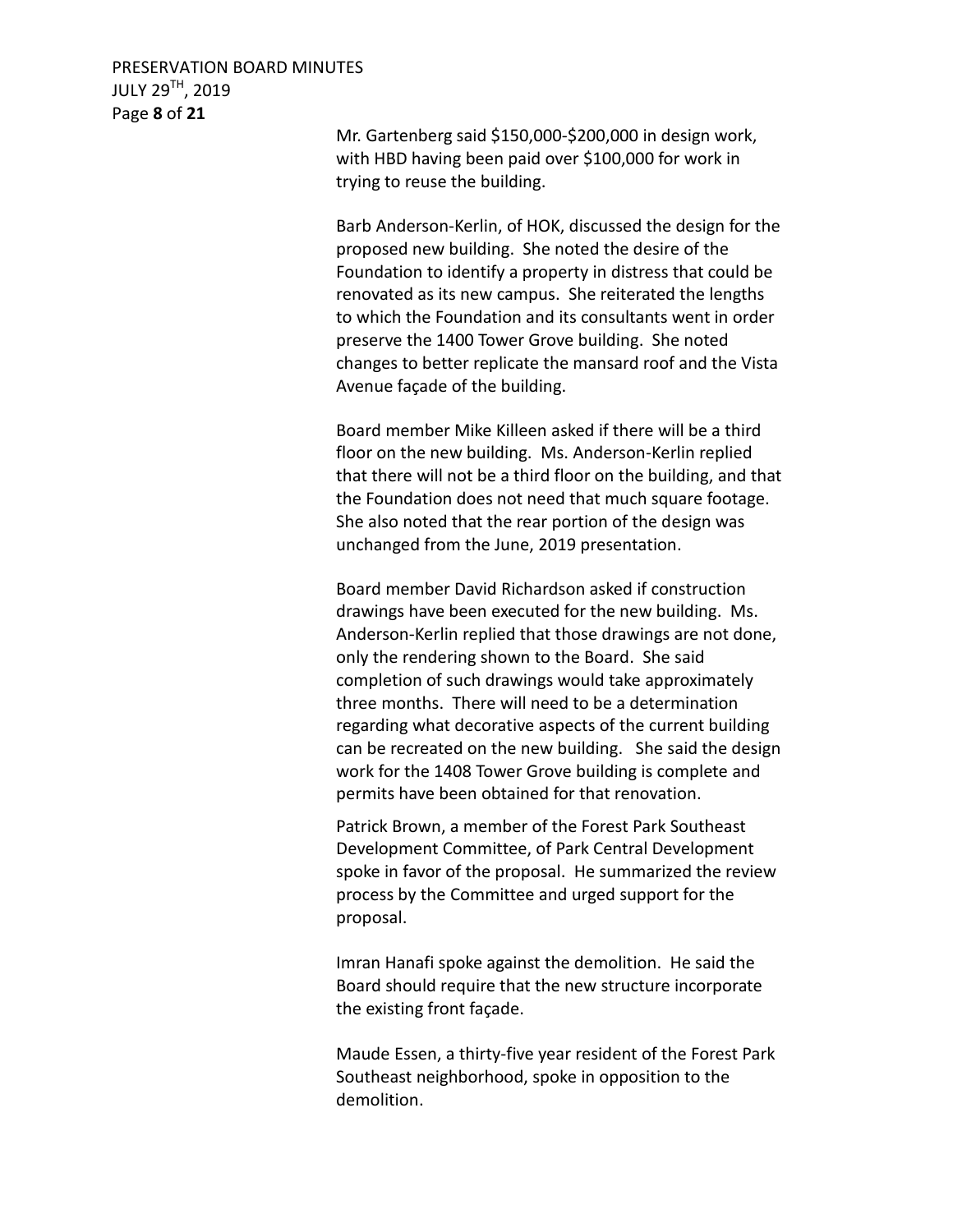PRESERVATION BOARD MINUTES JULY 29TH, 2019 Page **9** of **21**

| <b>FINDINGS OF FACTS:</b> | The Preservation Board found that:<br>1400 Tower Grove Avenue is within a National Register<br>Historic District;<br>the rear portion of the building is unsound and the front is<br>$\bullet$<br>sound by the definition of the ordinance-it will stand for six<br>months;<br>the building is a Merit structure;<br>$\bullet$<br>a structural engineer has documented numerous structural<br>$\bullet$<br>problems with the building which make rehabilitation<br>unfeasible;<br>the Missouri Foundation for Health is committed to construct<br>a building equal in massing and scale to the current structure;<br>and that will incorporate design details found in the extant<br>structure. |
|---------------------------|-------------------------------------------------------------------------------------------------------------------------------------------------------------------------------------------------------------------------------------------------------------------------------------------------------------------------------------------------------------------------------------------------------------------------------------------------------------------------------------------------------------------------------------------------------------------------------------------------------------------------------------------------------------------------------------------------|
| <b>BOARD DECISION:</b>    | It was the decision of the Preservation Board to approve<br>the demolition of 1400 Tower Grove Avenue, taking into<br>consideration the enhanced design changes since the June<br>24, 2019 meeting, due to the building's structural<br>condition and application of Criteria F; (subsequent<br>construction) and G; (commonly controlled property) and<br>with the conditions that CRO approves the final design<br>details and a demolition permit not be granted before the<br>issuance of a building permit on the site.<br>The motion was made by Alderman Joe Vacarro made the<br>motion and seconded Commissioner Anthony Robinson.<br>The motion was approved unanimously.              |

## **E. 2019.0772 6211 DELMAR BOULEVARD SKINKER-DeBALIVIERE CATLIN TRACT HISTORIC DISTRICT**

Owner: Pace-Delmar Associates LLC Applicant: Piros Signs, Inc.

COMMERCIAL PLAN: Building permit application to install one illuminated ground sign per plans.

PROCEEDINGS: On July 29, 2019, the Preservation Board of the City of St. Louis met, pursuant to Ordinance #64689 of the City Code, to consider an application to construct an illuminated sign on the building under construction at 6211 Delmar Boulevard, in the Skinker DeBaliviere Parkview Catlin Tract Certified Local Historic District.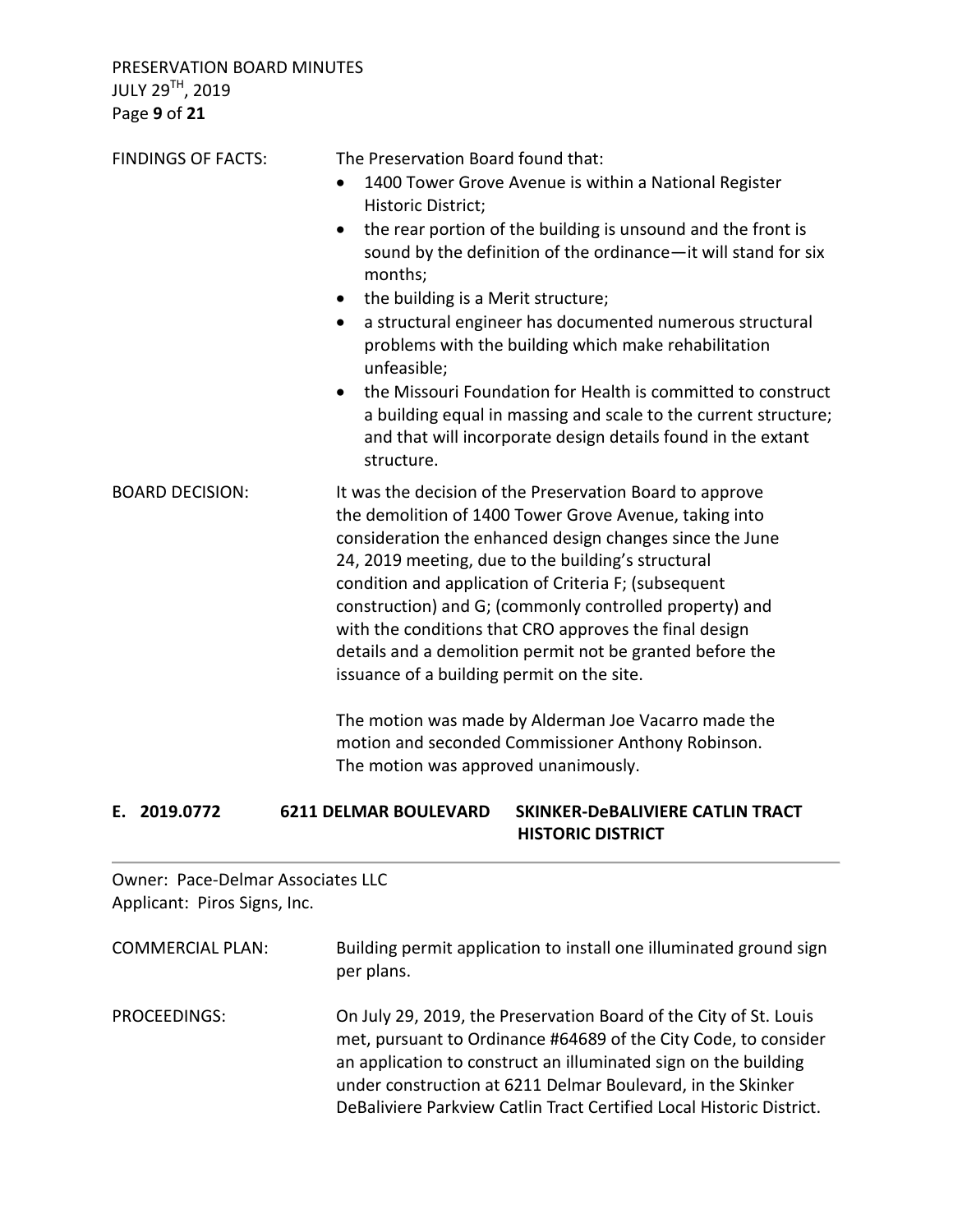## PRESERVATION BOARD MINUTES JULY 29 $^{\textsf{TH}}$ , 2019 Page **10** of **21**

| $195C$ <b>TO</b> $O1$ <b>FT</b> | testimony for this agenda item.<br>support of the sign.                                                                                                                                                           | Board members Richard Callow (Chair); Tiffany Hamilton, Randy<br>Vines, Michael Killeen, David Richardson, Melanie Fathman,<br>Alderman Joe Vaccaro and Anthony Robinson were present for the<br>Daniel Krasnoff of the Cultural Resources Office made a<br>presentation that examined the sections of City Ordinance<br>#57688, which sets forth the standards for signs in the Skinker-<br>DeBaliviere Parkview Catlin Tract Certified Local Historic District.<br>Mr. Krasnoff said the relevant standard requires that on new<br>construction signs cannot be visually dominant. He said the sign<br>was scaled appropriately. The sign is very colorful and illuminated,<br>but that is in keeping with other signs in the Delmar Loop. Mr.<br>Krasnoff said Alderwoman Heather Navarro; of the 28 <sup>th</sup> Ward is in |
|---------------------------------|-------------------------------------------------------------------------------------------------------------------------------------------------------------------------------------------------------------------|----------------------------------------------------------------------------------------------------------------------------------------------------------------------------------------------------------------------------------------------------------------------------------------------------------------------------------------------------------------------------------------------------------------------------------------------------------------------------------------------------------------------------------------------------------------------------------------------------------------------------------------------------------------------------------------------------------------------------------------------------------------------------------------------------------------------------------|
| <b>FINDINGS OF FACTS:</b>       | The Preservation Board found that:<br>$\bullet$<br>$\bullet$<br>that are "visually dominant";<br>$\bullet$<br>building;<br>$\bullet$<br>portion of Delmar Boulevard;<br>$\bullet$<br>section of Delmar Boulevard. | 6111 Delmar is located in the Skinker-DeBaliviere Parkview<br>Catlin Tract Certified Local Historic District;<br>the standards state that new buildings cannot have elements<br>the sign is appropriately scaled to the height of the new<br>there are many colorful, large-scale signs in the East Loop<br>the proposed sign is not visually dominant because it is in<br>character with other signs approved within the East Loop                                                                                                                                                                                                                                                                                                                                                                                              |
| <b>BOARD DECISION:</b>          |                                                                                                                                                                                                                   | It was the decision of the Preservation Board to grant approval of<br>the proposed sign as submitted. The motion was made by<br>Commissioner Michael Killeen and seconded by Commissioner<br>Robinson. The motion passed unanimously.                                                                                                                                                                                                                                                                                                                                                                                                                                                                                                                                                                                            |
| <b>APPEAL OF DENIALS</b>        |                                                                                                                                                                                                                   |                                                                                                                                                                                                                                                                                                                                                                                                                                                                                                                                                                                                                                                                                                                                                                                                                                  |
| 2019.1010<br>F.                 | <b>4130 SHAW BOULEVARD</b>                                                                                                                                                                                        | <b>SHAW HISTORIC DISTRICT</b>                                                                                                                                                                                                                                                                                                                                                                                                                                                                                                                                                                                                                                                                                                                                                                                                    |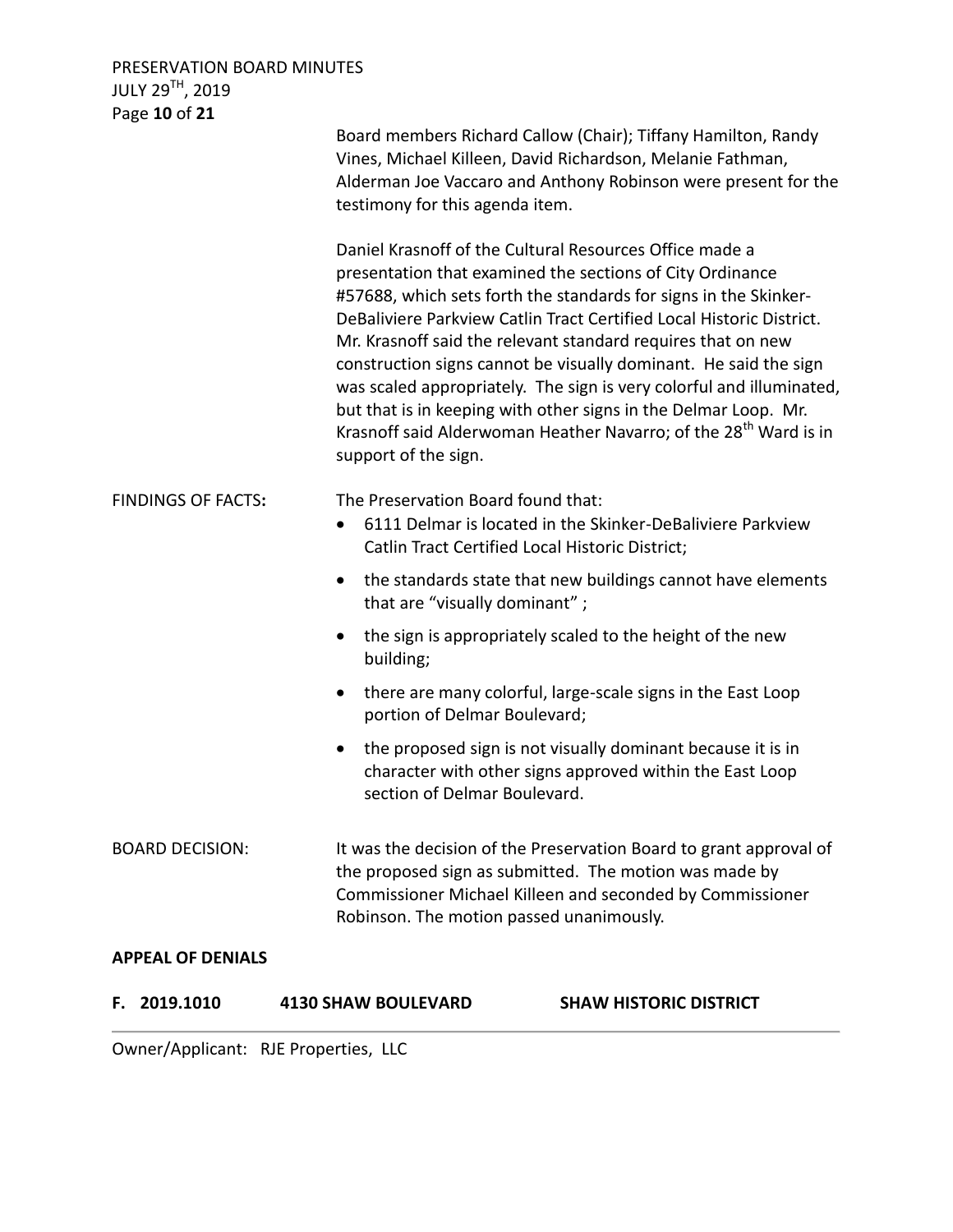PRESERVATION BOARD MINUTES JULY 29TH, 2019 Page **11** of **21**

RESIDENTIAL PLAN: Appeal of a denial of a building permit application to replace a door installed without a permit.

PROCEEDINGS: On July 29, 2019, the Preservation Board of the City of St. Louis met, pursuant to Ordinance #64689 of the City Code, to consider an Appeal of the Director's Denial to retain a front door with side lights and 5 windows that were installed with a permit at 4130 Shaw Boulevard, in the Shaw Neighborhood Local Historic District. Board members Richard Callow (Chair); Tiffany Hamilton, Randy Vines, Michael Killeen, David Richardson, Melanie Fathman, Alderman Joe Vaccaro and Anthony Robinson were present for the testimony for this agenda item.

> Bethany Moore of the Cultural Resources Office made a presentation that examined the sections of City Ordinance #59400, which sets forth the standards for door and window replacement in the Shaw Neighborhood Local Historic District. She stated that the project does not comply with the criteria for door and window replacement outlined in the standards for the district. The standards require replacement doors and windows to be in the same vertical and horizontal proportions and style as in the original structure. The replacement door and windows do not match the vertical and horizontal proportions or style of the original doors and windows of the building. Ms. Moore noted that it was the recommendation of the Cultural Resources Office that the Preservation Board uphold the Director's denial as the door and windows installed without a permit do not meet the Shaw Neighborhood Standards.

> Eric Hanson, owner, was present and gave a PowerPoint presentation outlining his reasons for replacement of the doors and windows stating he was unaware that a permit was required for the work. Mr. Hanson explained that the original double entry doors with mullion and transoms and the windows were in a state of disrepair and he had replaced them with a new single pre-hung door with sidelights and new vinyl windows as part of a total rehabilitation of the building.

Alderman Vaccaro asked Mr. Hanson if he intended to live in the house and if he had spoken to his Alderman. Mr. Hanson stated that he intended to sell the house and had not spoken to his Alderman.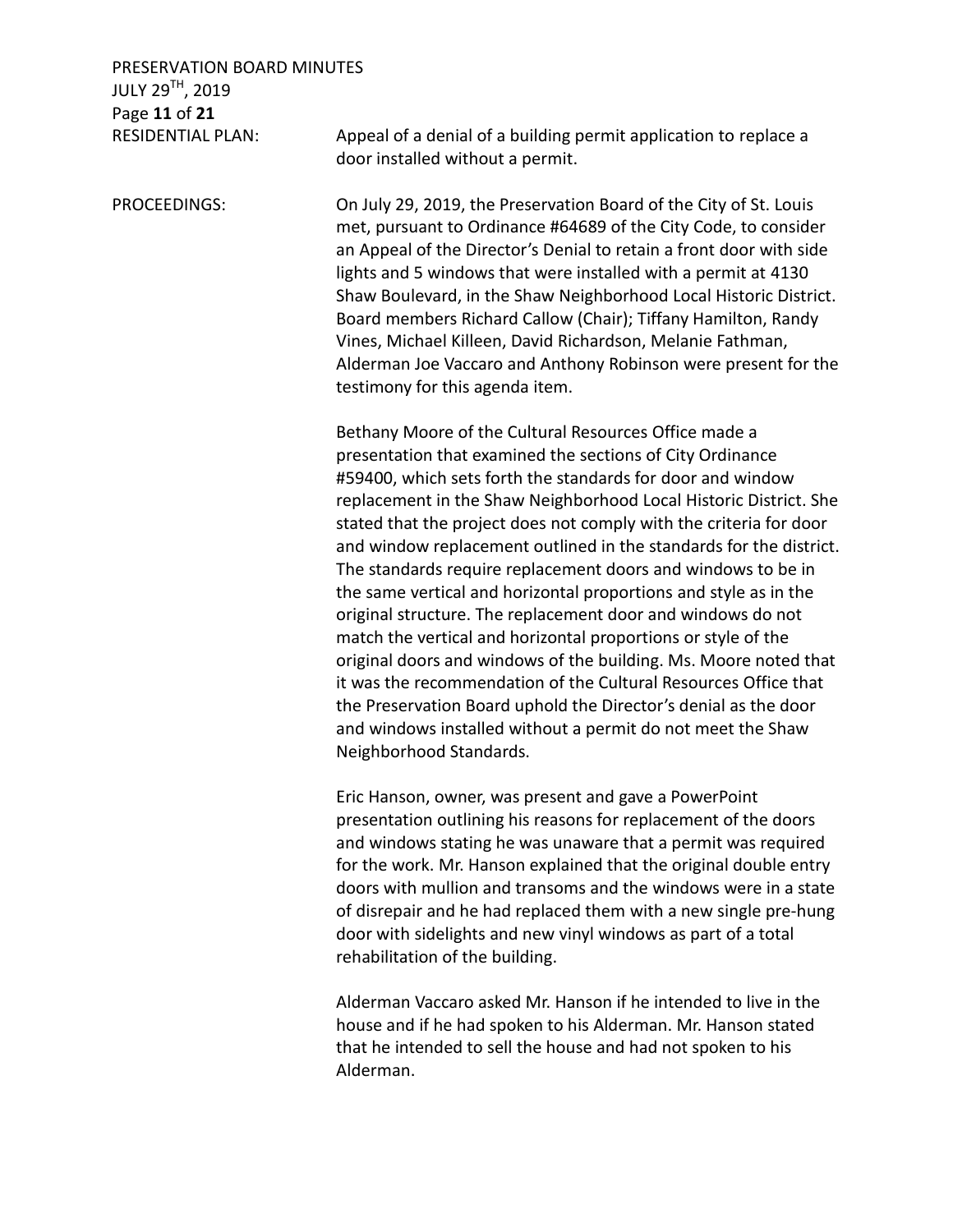| PRESERVATION BOARD MINUTES<br>JULY 29TH, 2019<br>Page 12 of 21 |                                                                                                                                                                                                                                                                                                                                     |  |
|----------------------------------------------------------------|-------------------------------------------------------------------------------------------------------------------------------------------------------------------------------------------------------------------------------------------------------------------------------------------------------------------------------------|--|
| <b>FINDINGS OF FACTS:</b>                                      | The Preservation Board found that:<br>the site of the alterations is within the boundaries of the Shaw<br>$\bullet$<br>Neighborhood Certified Local Historic District.                                                                                                                                                              |  |
|                                                                | • the alterations were done without a permit and do not meet<br>the standards for door and window replacement in the Shaw<br>Neighborhood Certified Local Historic District.                                                                                                                                                        |  |
| <b>BOARD DECISION:</b>                                         | It was the decision of the Preservation Board to uphold the<br>Director's denial to retain the door and windows replaced without<br>a permit. The motion was made by Commissioner Melanie<br>Fathman and seconded by Commissioner Anthony Robinson. The<br>motion passed with six Board Members voting in favor and one<br>opposed. |  |

| G. 2019.1127 | <b>3243 INDIANA AVENUE</b> | <b>BENTON PARK HISTORIC DISTRICT</b> |
|--------------|----------------------------|--------------------------------------|
|              |                            |                                      |

# Owner: Holly Nighbert Applicant: Z & L Wrecking Company

| <b>DEMOLITION PLAN:</b> | Appeal of a denial to demolish a two-story brick single family.                                                                                                                                                                                                                                                                                                                                                                                                                                                                                                         |
|-------------------------|-------------------------------------------------------------------------------------------------------------------------------------------------------------------------------------------------------------------------------------------------------------------------------------------------------------------------------------------------------------------------------------------------------------------------------------------------------------------------------------------------------------------------------------------------------------------------|
| PROCEEDINGS:            | On July 29, 2019 the Preservation Board of the City of St. Louis<br>met, pursuant to Ordinance #64689 of the City Code, to<br>consider an appeal of a Director's Denial to demolish a single-<br>family house at 3243 Indiana Avenue.                                                                                                                                                                                                                                                                                                                                   |
|                         | Board members Richard Callow (Chairman), Melanie Fathman,<br>Tiffany Hamilton, Mike Killeen, David Richardson, Anthony<br>Robinson, Randy Vines and Alderman Joseph Vacarro, were<br>present for the hearing on this agenda item.                                                                                                                                                                                                                                                                                                                                       |
|                         | Daniel Krasnoff of the Cultural Resources Office was sworn in to<br>testify. He made a presentation that examined the sections of<br>City Ordinance #64689, as revised by City Ordinance #64925; and<br>City Ordinance #64832, which delineates criteria for the review of<br>demolition proposals for properties in Preservation Review<br>Districts and/or those located in National Register Historic<br>Districts, and City Ordinance #67175 which delineates criteria for<br>demolition in the Benton Park Local Historic District. He entered<br>into the record: |
|                         | Exhibit 1: Certified copy of Ordinance #64689                                                                                                                                                                                                                                                                                                                                                                                                                                                                                                                           |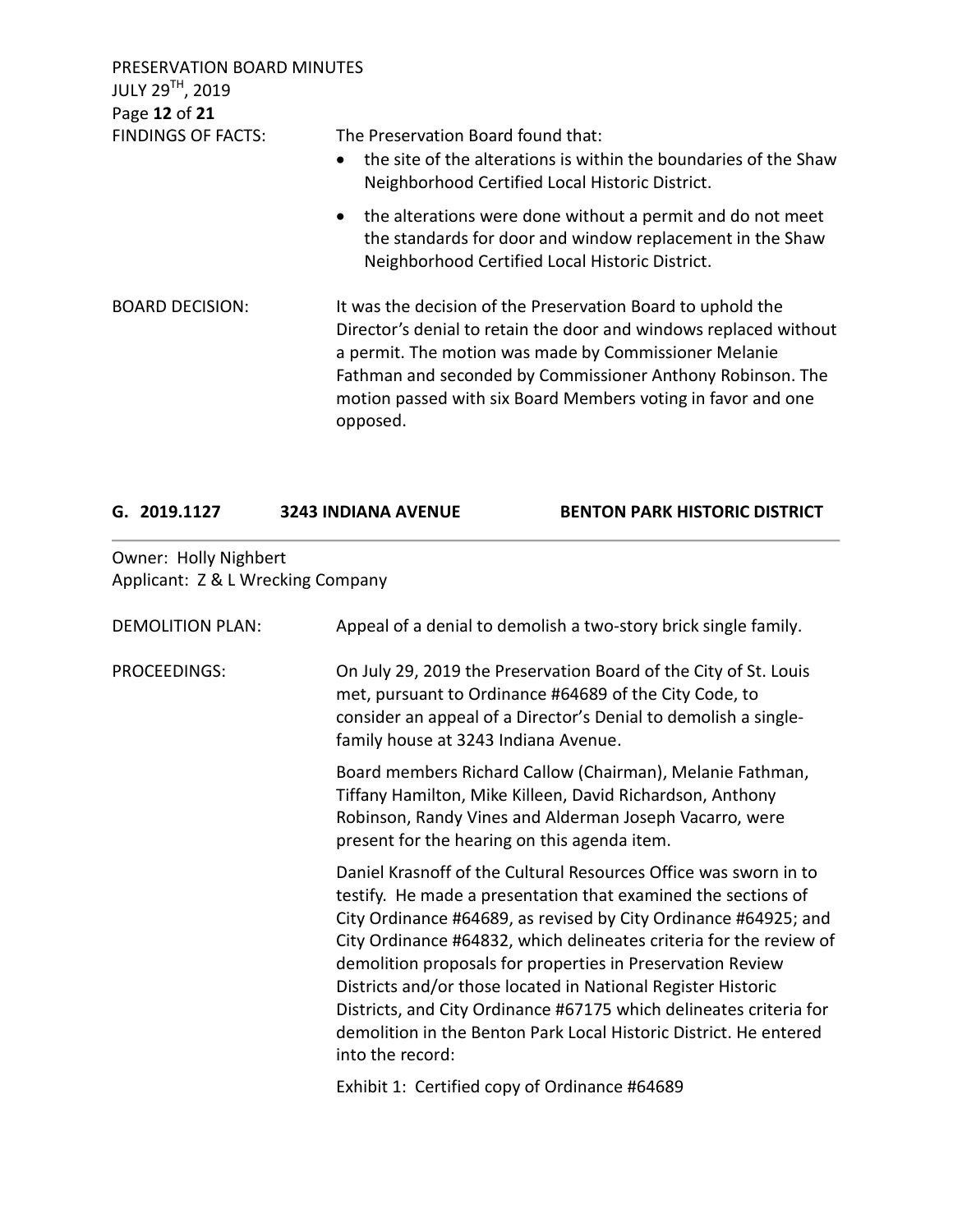PRESERVATION BOARD MINUTES JULY 29TH, 2019 Page **13** of **21**

> Exhibit 2: Certified copy of Ordinance #64925 Exhibit 3: Certified copies of Ordinance #64832 Exhibit 4: Certified copies of Ordinance #67175 (Benton Park Local Historic District) Exhibit 5: The application for demolition (Including Director's denial letter of application) Exhibit 6: The PowerPoint presentation by Mr. Krasnoff Exhibit 7: An E-mail message James Gau appealing the Director's denial Exhibit 8: Letter of opposition to the demolition by Benton Park Neighborhood Association Exhibits 9 & 10: Maps of Benton Park National Register District with 3243 Indiana circled Mr. Krasnoff stated the staff recommendation is to uphold the Director's denial of the demolition of 3243 Indiana Avenue. Mr. Krasnoff showed images of the building proposed for demolition and surrounding context Mr. Krasnoff noted that a portion of the south façade has collapsed. He said the applicant had obtained a demolition permit for a garage at the back of the property. The garage was demolished, as was a gazebo structure adjacent to the south façade of the building which is proposed for demolition. Mr. Krasnoff showed slides of the Benton Park National Register District maps and noted that the building at 3243 Indiana is listed as a contributing resource.

Mr. Krasnoff analyzed the criteria regarding demolition in the Benton Park Local Historic District ordinance and in Ordinance #64832. He noted the ordinances have standards that are very similar.

Regarding Criterion A—Redevelopment Plans, Mr. Krasnoff testified that this criterion is not relevant because no redevelopment plan calls for the preservation or demolition of the buildings.

Regarding Criterion B—Architectural Quality, Mr. Krasnoff stated that the building is a Merit structure under the definition of Ordinance 64832, as it is identified as a "contributing" building to the Benton Park National Register Historic District.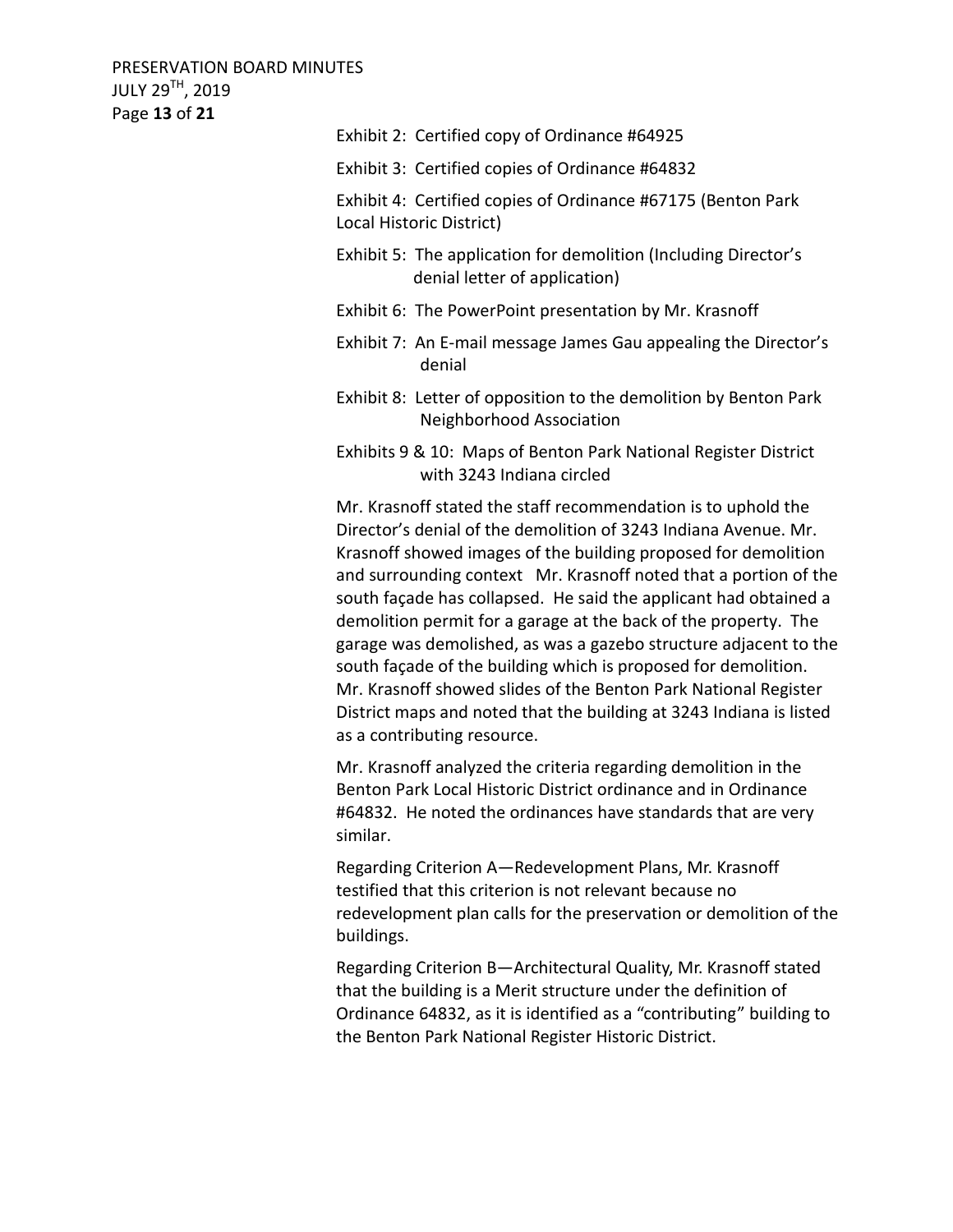Regarding Criterion C—Condition, Mr. Krasnoff said that the building is sound because, even with the collapse on the south façade, the building would stand for six months.

Regarding Criterion D – Neighborhood Effect and Reuse Potential, he said almost all buildings in the vicinity seem to be occupied and are in good repair and that the area is a good environment for redevelopment and investment. He said that the building has reuse potential in part because it is eligible for Historic Preservation Tax Credits which could reduce the cost of redevelopment by 25%-30%.

Regarding Criterion E—Urban Design, Mr. Krasnoff said the block is intact and the historic urban design of the block is in place. While the building is not highly ornate, it is a contributing structure to the historic district.

Regarding Criterion F—Proposed Subsequent Construction, Mr. Krasnoff said the owners possess site control. He said the proposal for a side lot for the owners' existing house next door does not equal or exceed the contribution of the existing building to the block. The applicant is not proposing to use the site for parking.

Regarding Criterion G—Commonly Controlled Property, Mr. Krasnoff testified that the house in which the owners live is adjacent to the parcel upon which the building with the collapse is situated, and is considered to be commonly controlled property. However, he noted that there are prominent references to commercial use in this criterion, and do not apply to residential uses.

Regarding Criterion H—Accessory Structures, Mr. Krasnoff did not address this criterion.

He concluded by noting that for a Merit structure to be demolished, there must be unusual circumstances that make demolition favorable. He said there are no such conditions in this case. He also said there is an unusual circumstance because the Building Commissioner has expressed the willingness to rebuild the collapsed portion of the south façade of the building if the owner does not. Should this happen, there is even less reason to justify demolition of the structure.

Mr. Krasnoff also reiterated that none of the four criteria that are specifically mentioned in the first paragraph of Section Five of Ordinance 64832 were met: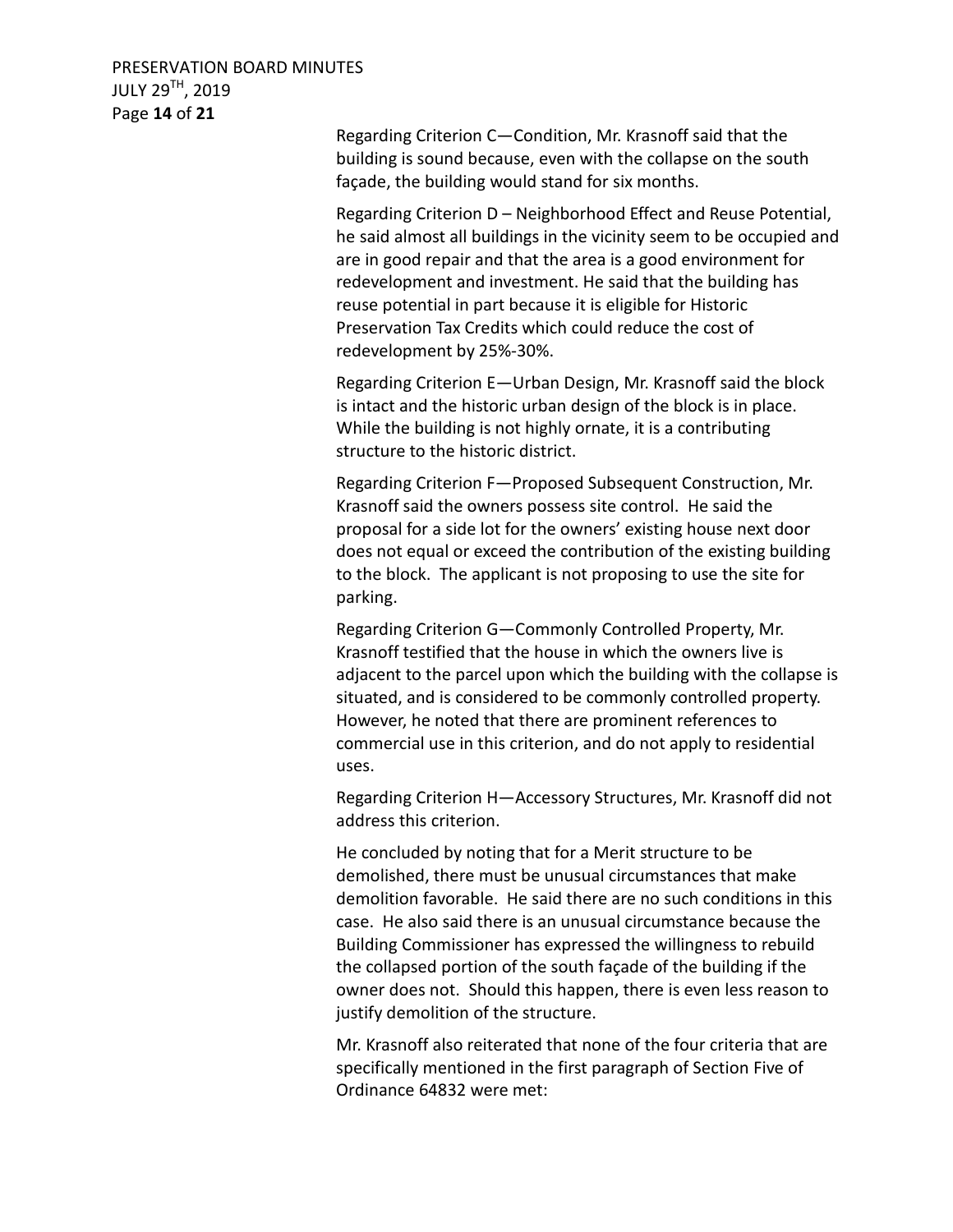## PRESERVATION BOARD MINUTES JULY 29TH, 2019 Page **15** of **21**

(A) The demolition is not called for in an approved Redevelopment Plan; (D) the neighborhood is in good repair and the building has reuse potential; (F) the Proposed Subsequent Construction—a side yard— does not equal or exceed the contribution of the existing building to the existing streetscape and block face; and (G) although there is Commonly Controlled Property, it is not commercial property, so the case for that criterion holding sway is limited. Mr. Krasnoff concluded by saying the Board should uphold the Director's denial.

Board members Anthony Robinson and Alderman Joseph Vacarro asked Mr. Krasnoff if he could elaborate on the Building Commissioner's willingness to have the collapsed south façade rebuilt. Mr. Krasnoff said he had no further information. Mr. Krasnoff said the Building Commissioner would charge the owners the cost of rebuilding the wall.

Board member Michael Killeen asked if the reason for the collapse was related to the demolition activity on the site. Mr. Krasnoff said he thought it was and that question could be put to the applicant.

Attorneys and co-appellants Jim Gau and Holly Nighbert, (Ms. Nighbert is the listed in City of St. Louis records as the owner of 3243 Indiana) were sworn and testified before the Board. Mr. Gau entered into the record:

Exhibit 11: the PowerPoint presentation by the applicant

Mr. Gau proceeded to go through the PowerPoint. He said the building is contributing but that the National Register nomination does not list the building at 3243 Indiana in the inventory of structures in the National Register District. He then showed slides of buildings on the block. He noted that two buildings are vacant/condemned; he noted that most buildings in the vicinity were built with red brick; that many have ornamental brickwork; that some were listed in the National Register as Craftsman style, and that the brick of some buildings have been painted, Mr. Gau then showed streetscape photos. Mr. Gau said it appears as if the street trees were planted in front of 3243 Indiana in order to hide the building from public view.

Mr. Gau testified that 3243 Indiana is listed on the National Register District map as a Craftsman style building. He then read a description of that of the elements of that style and concluded that the design of 3243 Indiana is not in keeping with the description.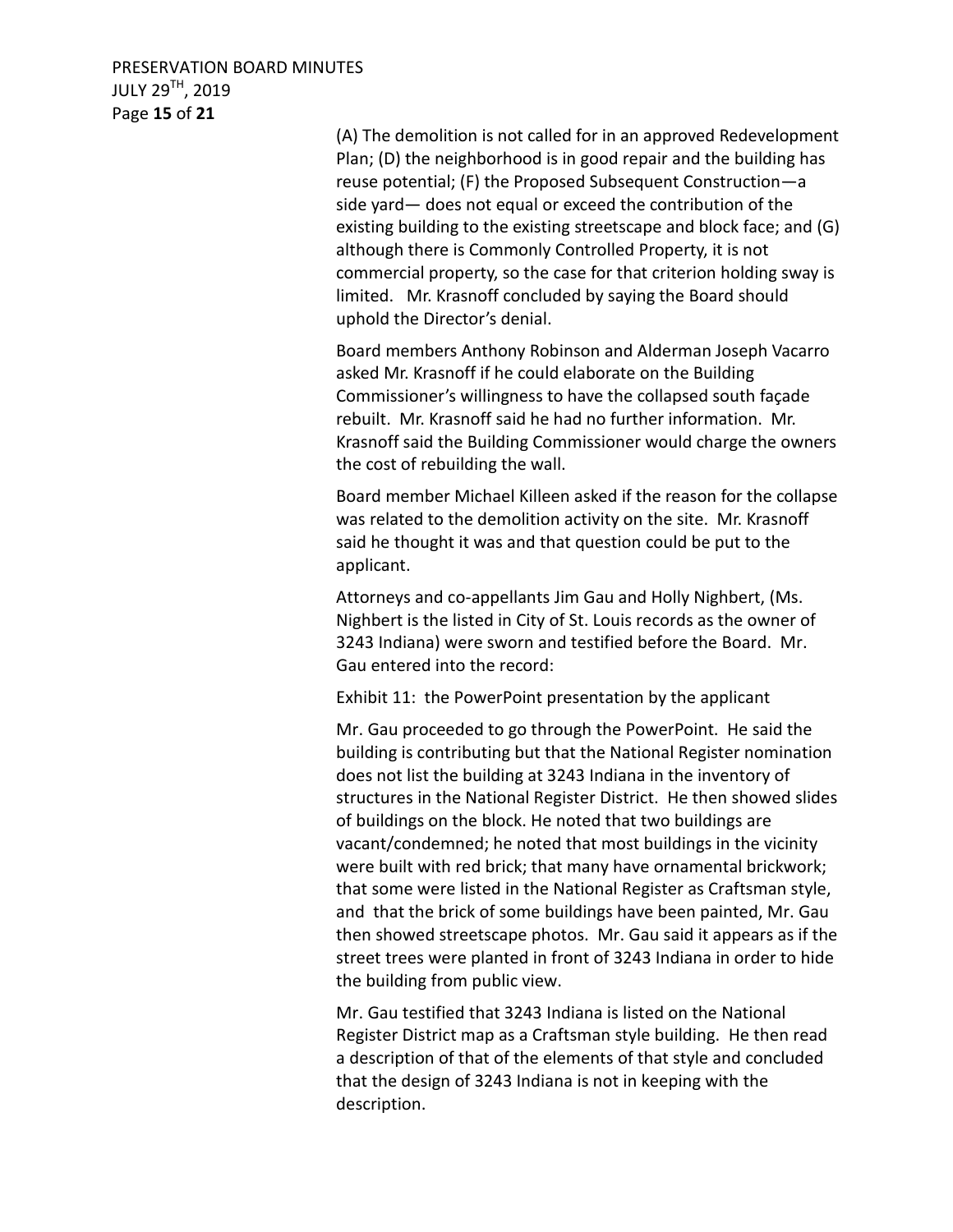#### PRESERVATION BOARD MINUTES JULY 29TH, 2019 Page **16** of **21**

He then submitted a cost estimate derived from online sources and consultation with others who have had such work done on their houses; and argued that, when compared to the sale value of the property, repair costs would be approximately \$9,500.00 greater than the house's resale value. To buttress this argument he submitted the sale prices of recently sold houses in the area. Therefore, Mr. Gau stated that, per the Benton Park ordinance, the only feasible rehabilitation of 3243 Indiana would be equivalent to the cost of total reconstruction of the building. He also noted that the seller's disclosure when he and Ms. Nighbert purchased the building showed termite damage, and he did not know how that would impact the cost. Mr. Gau testified that the cost to demolish 3243 Indiana and regrade and seed the lot is \$59,000.00. He stated that the value of the property at 3249 would likely increase by more than that amount with the larger side yard. He showed a parcel a block away on Missouri with a building and three adjacent parcels combined, stating that this showed that such large parcels with one house on them exist in the neighborhood. Mr. Gau said that the Commonly Controlled Property criteria is applicable to the demolition proposal and that, because the zoning is allowed, and there is common ownership of both parcels, favorable consideration should be given for the demolition to go forward.

Mr. Gau objected to the neighborhood association's letter. He said it is not known if they have the ability to act without showing a resolution from the Board of the organization. Under section 24 of St. Louis City ordinances, the Board should consider the opinion of adjoining property owners. Mr. Gau then submitted into the record the signatures of nine owners within 150 feet of the building in support of the demolition. He submitted the following into the record:

Exhibit 12: Petition signatures collected by the appellants seeking demolition of 3243 Indiana

Exhibit 13: Notarized affidavit signed by the applicant seeking demolition regarding this petition

Mr. Gau testified that Z & L Wrecking applied for the demolitions, not Mr. Gau or Ms. Nighbert. Also, he said that the gazebo would have been considered an ancillary structure and would been approved for demolition, per the ordinance. Mr. Gau then concluded his remarks.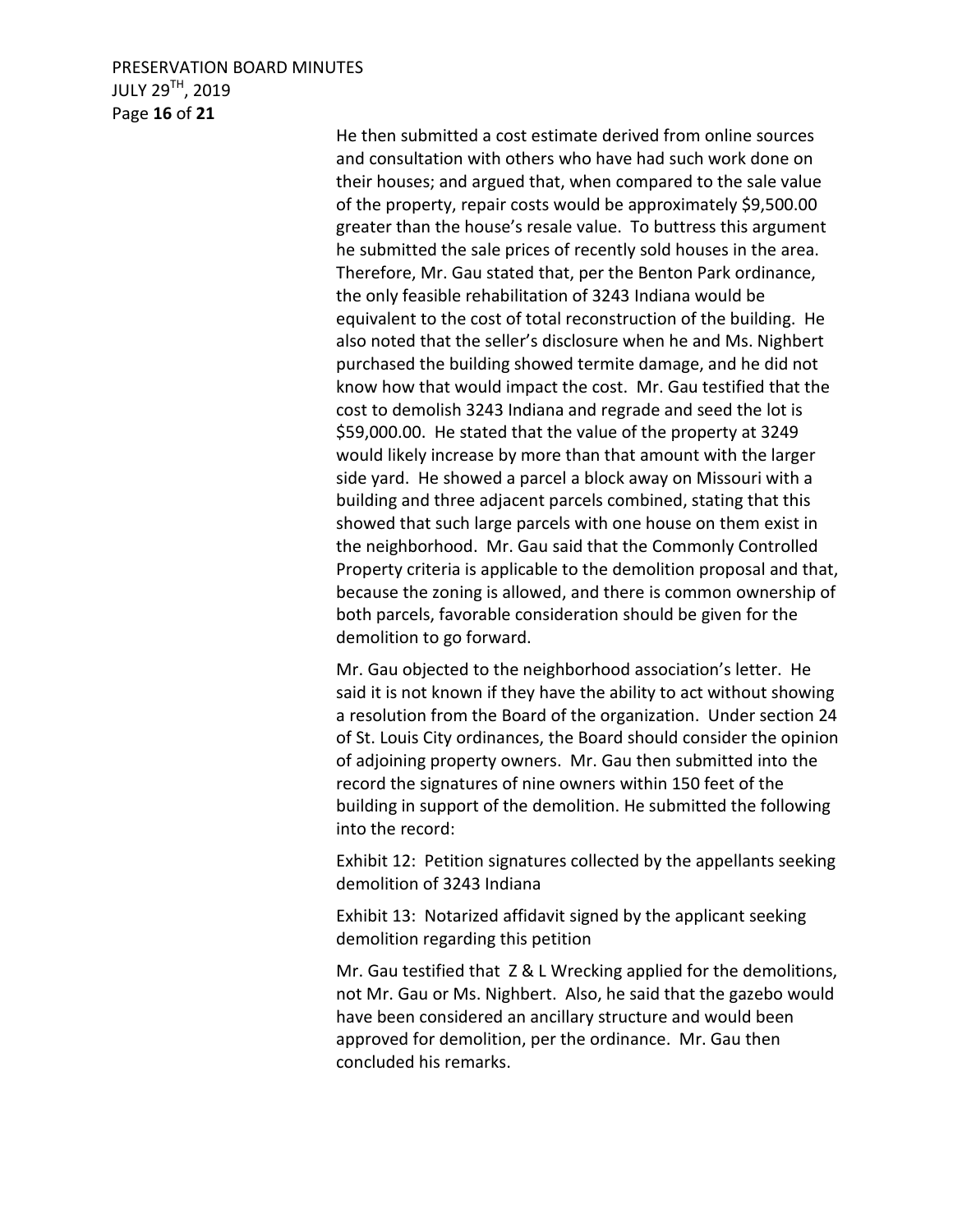Chairman Callow asked if Mr. Gau thought a permit was issued for demolition of the gazebo. He replied that he thought there was such a permit. Mr. Gau said neither he nor Ms. Nighbert was on site when the collapse occurred, but that the wrecking company said the wall fell while they were on the site.

Board member Randy Vines asked about the history of their ownership of the properties. Mr. Gau said 3249 Indiana was bought in May, 2016 and that 3243 was bought in September. Mr. Gau said that property was going into foreclosure sale for back taxes. Their intention at the time was to increase the size of their lot and they were unsure what to do with the house.

Mr. Vines asked Mr. Gau if he knew the house being purchased was in an historic district and if neighbors were asked if they would like to see rehabilitation of the building. Mr. Gau said two or three neighbors wanted the building rehabbed, and therefore did not sign the petition.

Board members asked Mr. Gau how Historic Tax Credits might impact the reuse potential of the house proposed for demolition. He said he was unsure how to use the tax credits.

Board member Anthony Robinson said the cost estimate for the garage was too high by \$15,000, as was the cost for the kitchen, and the cost to tuck point the building was \$5,000.00 too high. Mr. Gau said there is no kitchen in the house at this time and the plumbing had been removed from the house. Mr. Robinson said that with \$35,000.00 in savings from the garage, kitchen and tuckpointing, plus the savings in tax credits, the economics of the project might be feasible. Board member Tiffany Hamilton said the projected sale value of \$130,000.00 was too high.

Ms. Hamilton asked Mr. Gau about the Building Commissioner potentially rebuilding the wall. Mr. Gau said he had never heard that before.

Board member David Richardson asked the date of construction of the building proposed for demolition. Mr. Gau said it was built in 1905. Mr. Richardson quoted the Benton Park historic district ordinance, that:

"Buildings which are considered contributing on the National Register of Historic Places listing #8500323 and/or 75 years old or older are considered historically significant." He asked if the building met the seventy-five year test. Mr. Gau said the building does but that such a clause makes no sense as a seventy-five year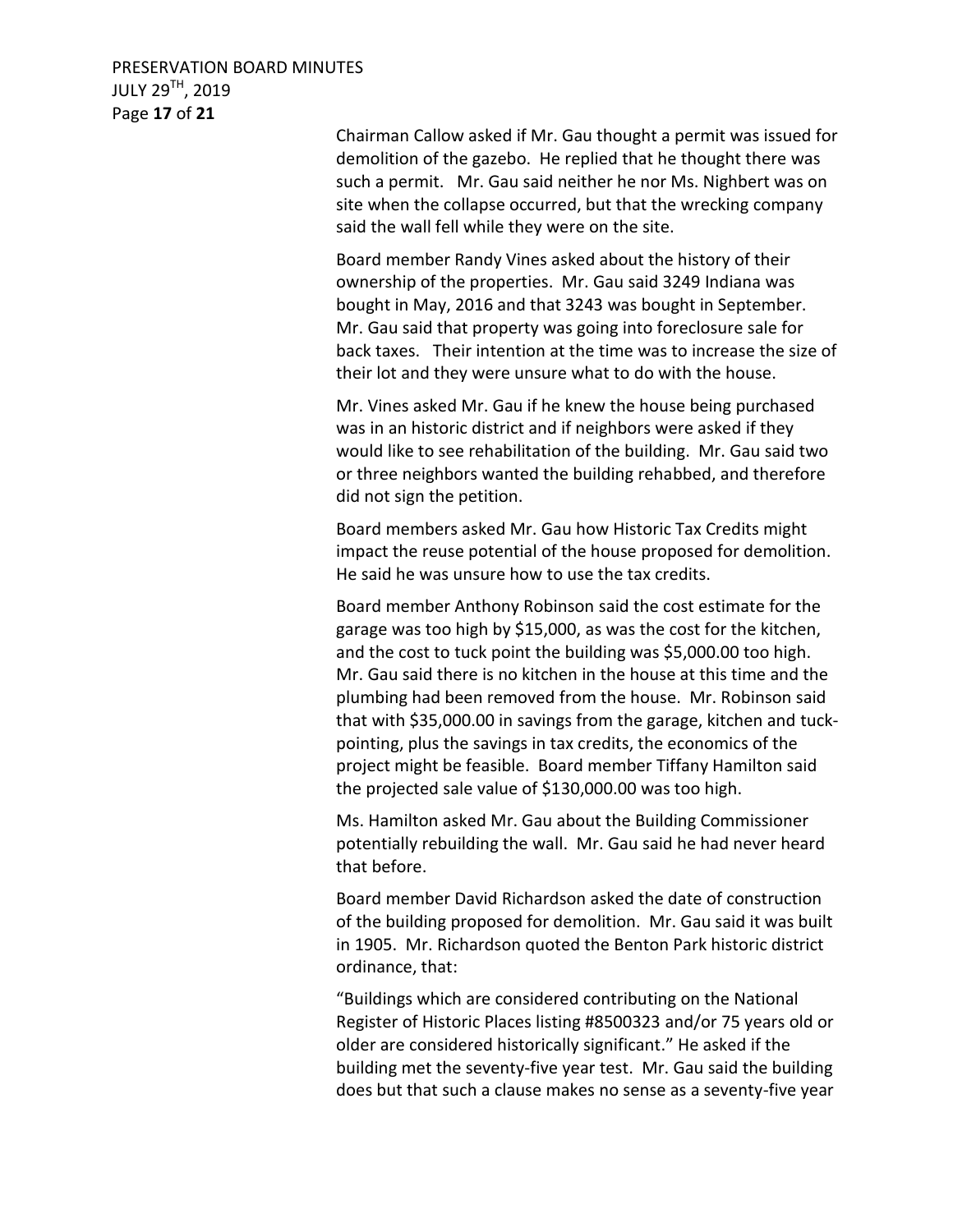PRESERVATION BOARD MINUTES JULY 29TH, 2019 Page **18** of **21**

> old house today was built in the 1940's and those are not historic. Chairman Callow noted that buildings from the mid-20<sup>th</sup> century period are now being designated historic. Mr. Richardson noted the ordinance was approved in 2010 and that the authors surely thought that a house built in 1905 was historic. Mr. Gau said he does not believe the house is a Craftsman house. He thought it was not put in the proper category in the Benton Park Historic District National Register nomination form.

> Karen Bode Baxter was sworn and testified in opposition to the demolition. She said state Historic Tax Credits would be available for this building and would not be subject to caps that are applied to large projects. She said the rehabilitation would qualify for approximately \$50,000.00 in tax credits based upon the numbers presented by Mr. Gau.

Chairman Richard Callow asked how she knows this information. Ms. Bode-Baxter said she has worked in the historic tax credit field since 1998 and she has worked on over 400 such projects.

Holly Nighbert objected to Ms. Bode Baxter testifying as an expert as her credentials were not entered into the record. Chairman Callow said that was noted.

Tim Mulligan represented the Benton Park Neighborhood Association and identified himself as the Chair of the Building Review Committee for the neighborhood and also as a former member of the Preservation Board. He was sworn and testified against the demolition. He said that the owners of the building are active in the neighborhood association and he was sympathetic to their situation, but that the building should be preserved. He also said that a few buildings have been lost through accidents since the historic district was created in 2006. He said the neighborhood organization works to seek solutions that make sense for owner and the community.

Alderman Dan Guenther was sworn and testified against the demolition. He said he was active in the neighborhood organization. Except for illegal demolitions that happened on weekends, he is unaware of any demolitions that have been approved since the historic district's creation. He said there have been a number of buildings that were proposed for demolition that have been rehabilitated after their demolition being denied by the Preservation Board.

Alderman Guenther showed a picture of the building before the collapse. He noted that the owners had applied for a demolition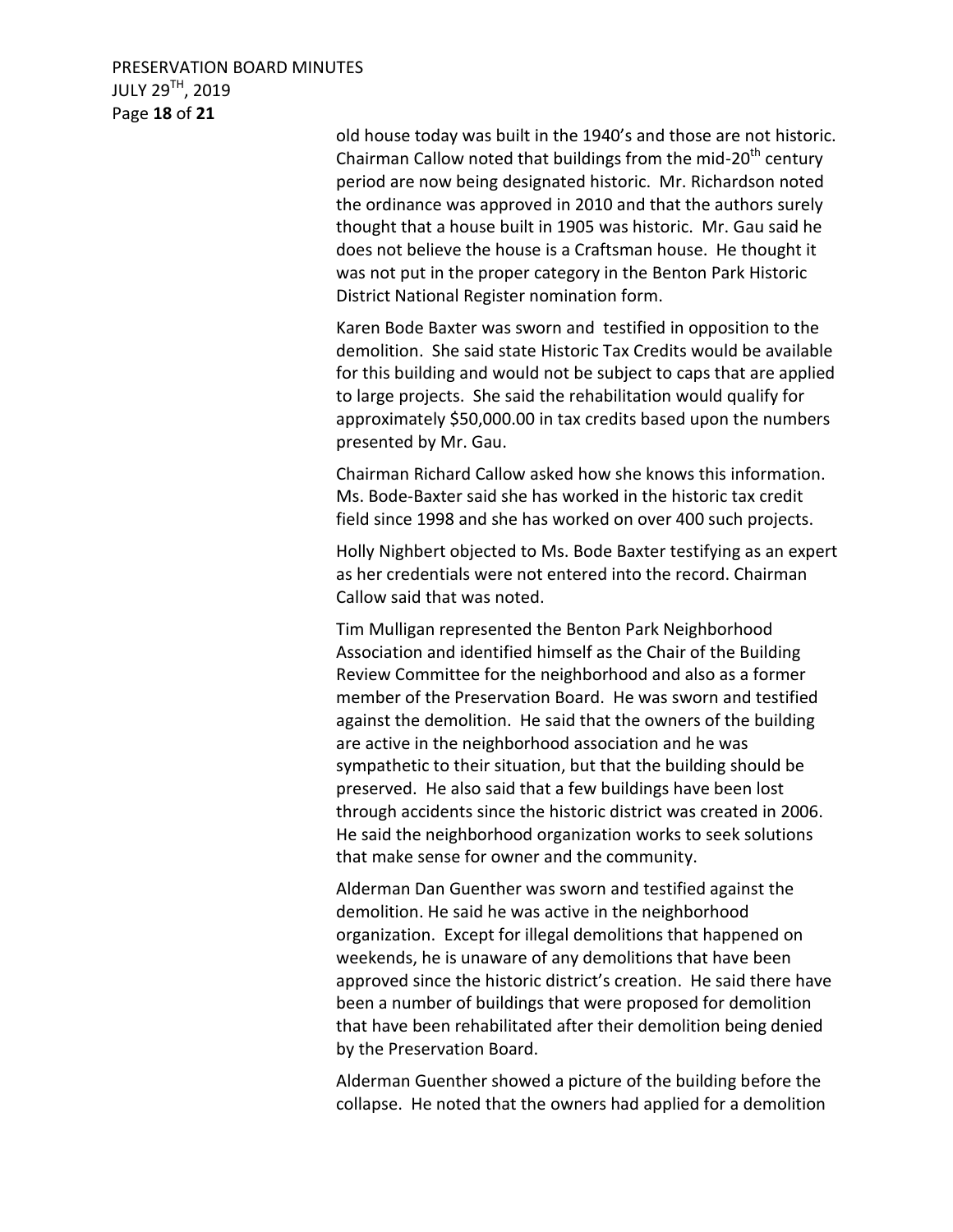## PRESERVATION BOARD MINUTES JULY 29TH, 2019 Page **19** of **21**

permit for 3243 Indiana that was withdrawn prior to the collapse of the south wall while the gazebo was being demolished. He said that the building at 3215 Indiana, a few parcels north of 3243 Indiana, is being offered for sale for \$500,000.00. He said there is a strong real estate market in the neighborhood. Alderman Guenther also said there is plenty of park space in the neighborhood. He questioned the petition signature of Kevin Hampton, of 3349 Indiana. Alderman Guenther said Mr. Hampton told him that he did not recall signing the petition.

Director Krasnoff re-addressed the Board. He said that 3243 Indiana is a record of the development of the Benton Park neighborhood. The building is not heavily ornamented, but that does not diminish its contribution the built fabric of the District. He also noted that the owner had applied for a permit for building demolition that was cancelled within the last 12 months. He reiterated that every demolition degrades the architectural integrity of the District. He noted that Commonly Controlled property is the second lowest category for consideration, and that the criteria are listed "in order of importance." Criteria B – Architectural Quality – is the second most important criteria, after –A- Redevelopment Plan. Mr. Krasnoff also said unusual circumstances were not shown, and that the cost analysis to reuse the building was not done based upon expert-derived figures, and if it were, the use of tax credits would indicate the building is viable for reuse.

Mr. Jim Gau re-addressed the Board and stated that there have been 24 demolitions approved within the Benton Park neighborhood since 2006, according to City of St. Louis data. He said the ordinance does not say the criteria are in order of importance. In response, Mr. Krasnoff quoted the first paragraph of Section 5 which states that the criteria are listed in order of importance.

FINDINGS OF FACTS: The Preservation Board found that:

- the building proposed for demolition, 3243 Indiana Avenue, is a Merit building under Ordinance #64832.
- the building is a contributing resource to the Benton Park National Register District and the Benton Park Local Historic District.
- the building suffered a collapse while a demolition contractor was working on site to demolish a garage, for which there was an approved demolition permit.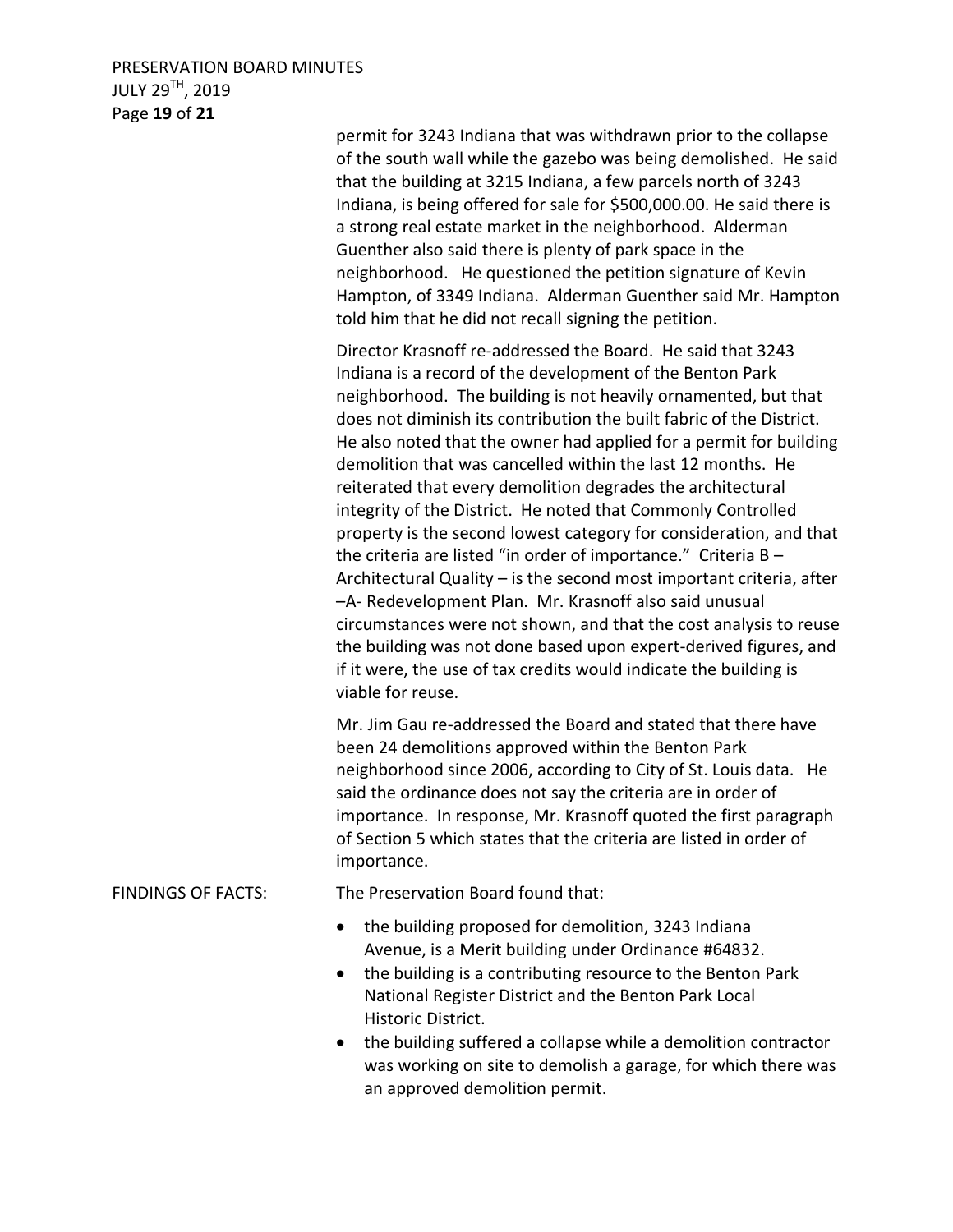PRESERVATION BOARD MINUTES JULY 29TH, 2019 Page **20** of **21**

|                                                                                         | the contractor also demolished a gazebo near the south<br>$\bullet$<br>façade of the house for which there was no approved permit.<br>an application for State and Federal Historic Tax Credits would<br>$\bullet$<br>be available to assist in the economics of the rehabilitation of<br>the historic building. |
|-----------------------------------------------------------------------------------------|------------------------------------------------------------------------------------------------------------------------------------------------------------------------------------------------------------------------------------------------------------------------------------------------------------------|
| <b>BOARD DECISION:</b>                                                                  | It was the decision of the Preservation Board to uphold the<br>Director's denial of the demolition because it does not satisfy the<br>criteria of the ordinances that were entered into the record.                                                                                                              |
|                                                                                         | 3243 Indiana is a Merit building and contributing resource to the<br>Benton Park Local Historic District.                                                                                                                                                                                                        |
|                                                                                         | The motion was made by Commissioner David Richardson and<br>seconded by Commissioner Fathman. The motion passed with all<br>members voting in favor.                                                                                                                                                             |
| <b>SPECIAL AGENDA ITEMS:</b><br>Nominations to the National Register of Historic Places |                                                                                                                                                                                                                                                                                                                  |
| .                                                                                       | المثبطينا والمتمسم وسمعت وتسميلها الموجبين والسواف                                                                                                                                                                                                                                                               |

| н.            | <b>Maplewood Historic Commercial District</b>                                                                                                                                                                                                                                                                                                                                                                                   |
|---------------|---------------------------------------------------------------------------------------------------------------------------------------------------------------------------------------------------------------------------------------------------------------------------------------------------------------------------------------------------------------------------------------------------------------------------------|
|               | 7145-7233 and 7146-7192 Manchester Blvd., 7209-11 Lanham                                                                                                                                                                                                                                                                                                                                                                        |
| ACTION:       | It was the decision of the Preservation Board to direct the staff to<br>prepare a report for the Missouri State Historic Preservation<br>Office that the Maplewood Historic Commercial District meets<br>National Register Criterion A for Commerce and C for<br>Architecture. The motion was made by Commissioner David<br>Richardson and seconded by Ms. Hamilton. The motion passed<br>unanimously.                          |
| Ι.<br>ACTION: | Ringen Stove Company Factory - 2001 S. Kingshighway Blvd.<br>It was the decision of the Preservation Board to direct the staff to<br>prepare a report for the Missouri State Historic Preservation<br>Office that the Ringen Stove Company Factory meets<br>National Register Criterion A for Industry. The motion was made<br>by Commissioner David Richardson and seconded by Ms.<br>Hamilton. The motion passed unanimously. |

**TRANSMIT LANDMARK DESIGNATION TO PLANNING COMMISSION AND BOARD OF PUBLIC SERVICE**  Oscar Waring Home – 1211 Tower Grove Avenue Galilee Missionary Baptist Church - 4300 Delmar Blvd.